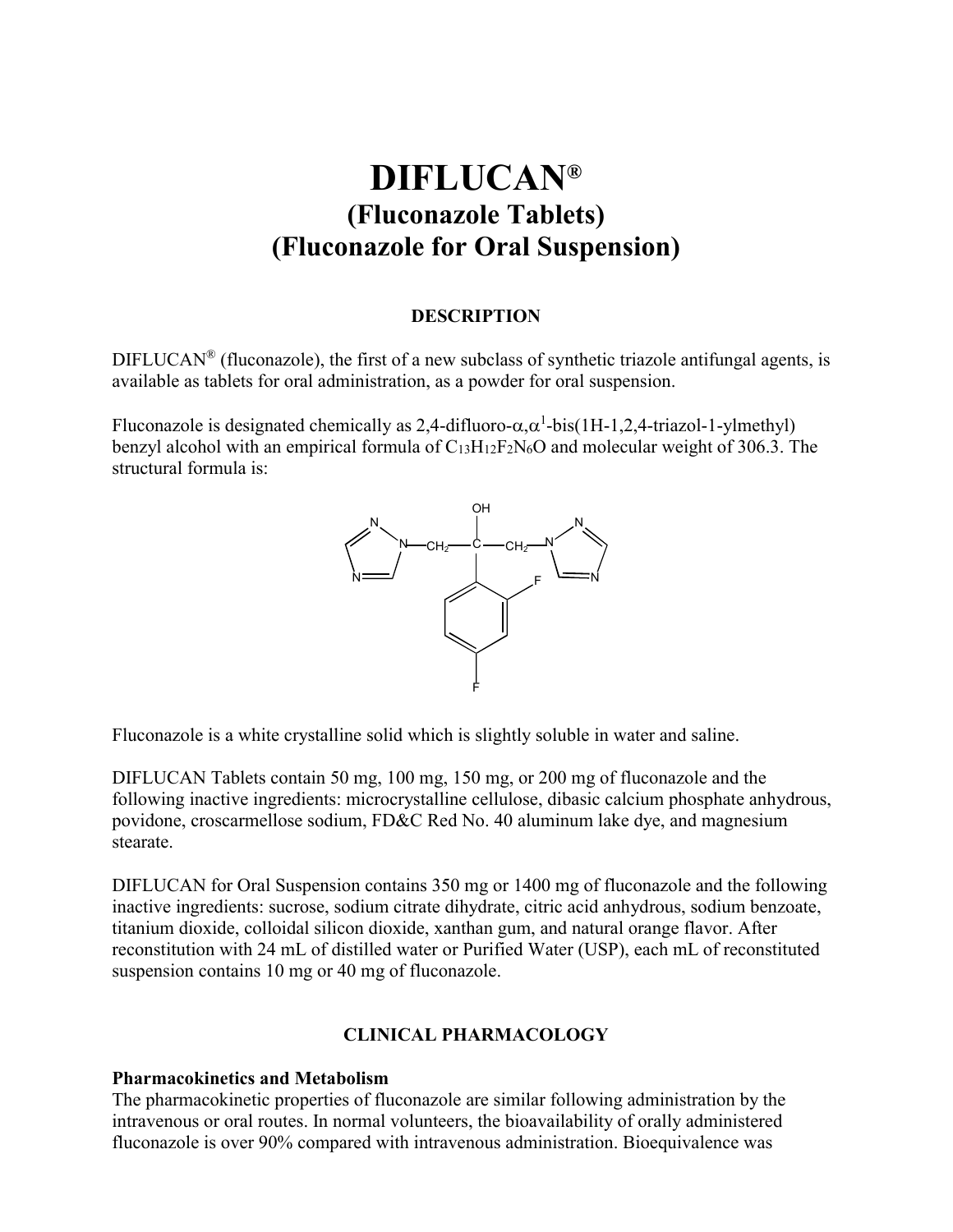established between the 100 mg tablet and both suspension strengths when administered as a single 200 mg dose.

Peak plasma concentrations  $(C_{\text{max}})$  in fasted normal volunteers occur between 1 and 2 hours with a terminal plasma elimination half-life of approximately 30 hours (range: 20 to 50 hours) after oral administration.

In fasted normal volunteers, administration of a single oral 400 mg dose of DIFLUCAN (fluconazole) leads to a mean  $C_{\text{max}}$  of 6.72 mcg/mL (range: 4.12 to 8.08 mcg/mL) and after single oral doses of 50 to 400 mg, fluconazole plasma concentrations and area under the plasma concentration-time curve (AUC) are dose proportional.

The  $C_{\text{max}}$  and AUC data from a food-effect study involving administration of DIFLUCAN (fluconazole) tablets to healthy volunteers under fasting conditions and with a high-fat meal indicated that exposure to the drug is not affected by food. Therefore, DIFLUCAN may be taken without regard to meals. (See **DOSAGE AND ADMINISTRATION**.)

Steady-state concentrations are reached within 5 to 10 days following oral doses of 50 to 400 mg given once daily. Administration of a loading dose (on Day 1) of twice the usual daily dose results in plasma concentrations close to steady-state by the second day. The apparent volume of distribution of fluconazole approximates that of total body water. Plasma protein binding is low (11 to 12%). Following either single- or multiple oral doses for up to 14 days, fluconazole penetrates into all body fluids studied (see table below). In normal volunteers, saliva concentrations of fluconazole were equal to or slightly greater than plasma concentrations regardless of dose, route, or duration of dosing. In patients with bronchiectasis, sputum concentrations of fluconazole following a single 150 mg oral dose were equal to plasma concentrations at both 4 and 24 hours post dose. In patients with fungal meningitis, fluconazole concentrations in the cerebrospinal fluid (CSF) are approximately 80% of the corresponding plasma concentrations.

A single oral 150 mg dose of fluconazole administered to 27 patients penetrated into vaginal tissue, resulting in tissue: plasma ratios ranging from 0.94 to 1.14 over the first 48 hours following dosing.

A single oral 150 mg dose of fluconazole administered to 14 patients penetrated into vaginal fluid, resulting in fluid: plasma ratios ranging from 0.36 to 0.71 over the first 72 hours following dosing.

|                        | <b>Ratio of Fluconazole</b><br><b>Tissue (Fluid)/Plasma</b> |
|------------------------|-------------------------------------------------------------|
| <b>Tissue or Fluid</b> | Concentration*                                              |
|                        |                                                             |
| Cerebrospinal fluid†   | $0.5 - 0.9$                                                 |
| Saliva                 |                                                             |
| Sputum                 |                                                             |
| <b>Blister fluid</b>   |                                                             |
| Urine                  | 10                                                          |
| Normal skin            | 10                                                          |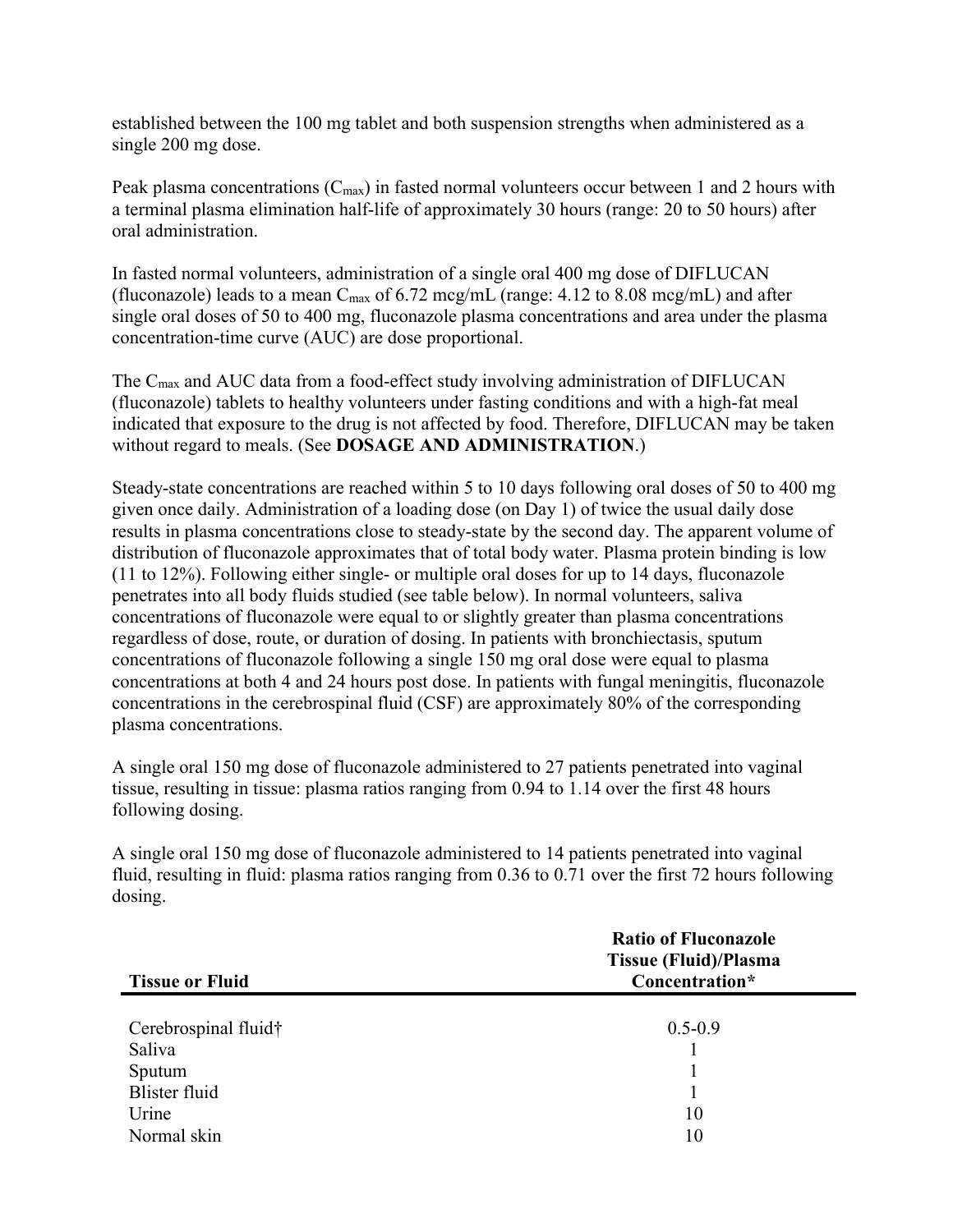|                        | <b>Ratio of Fluconazole</b> |
|------------------------|-----------------------------|
|                        | Tissue (Fluid)/Plasma       |
| <b>Tissue or Fluid</b> | Concentration*              |
| <b>Nails</b>           |                             |
| Blister skin           |                             |
| Vaginal tissue         |                             |
| Vaginal fluid          | $0.4 - 0.7$                 |

\* Relative to concurrent concentrations in plasma in subjects with normal renal function.

† Independent of degree of meningeal inflammation.

In normal volunteers, fluconazole is cleared primarily by renal excretion, with approximately 80% of the administered dose appearing in the urine as unchanged drug. About 11% of the dose is excreted in the urine as metabolites.

The pharmacokinetics of fluconazole are markedly affected by reduction in renal function. There is an inverse relationship between the elimination half-life and creatinine clearance. The dose of DIFLUCAN may need to be reduced in patients with impaired renal function. (See **DOSAGE AND ADMINISTRATION**.) A 3-hour hemodialysis session decreases plasma concentrations by approximately 50%.

In normal volunteers, DIFLUCAN administration (doses ranging from 200 mg to 400 mg once daily for up to 14 days) was associated with small and inconsistent effects on testosterone concentrations, endogenous corticosteroid concentrations, and the adrenocorticotropic hormone (ACTH)-stimulated cortisol response.

# **Pharmacokinetics in Children**

In children, the following pharmacokinetic data  ${Mean ({}^{\circ}\!\!/\circ\! v)}$  have been reported:

| Age               | Dose              | Clearance    | Half-life | Cmax         | Vdss       |
|-------------------|-------------------|--------------|-----------|--------------|------------|
| Studied           | (mg/kg)           | (mL/min/kg)  | (Hours)   | (meg/mL)     | (L/kg)     |
|                   | Single-Oral       | 0.40(38%)    | 25.0      | 2.9(22%)     |            |
| 9 months-13 years | $2 \text{ mg/kg}$ | $N=14$       |           | $N=16$       |            |
| 9 months-13 years | Single-Oral       | 0.51(60%)    | 19.5      | $9.8(20\%)$  |            |
|                   | $8 \text{ mg/kg}$ | $N=15$       |           | $N=15$       |            |
|                   | Multiple IV       | $0.49(40\%)$ | 17.4      | 5.5 $(25%)$  | 0.722(36%) |
| $5-15$ years      | $2 \text{ mg/kg}$ | $N=4$        |           | $N=5$        | $N=4$      |
|                   | Multiple IV       | 0.59(64%)    | 15.2      | 11.4(44%)    | 0.729(33%) |
| 5-15 years        | $4 \text{ mg/kg}$ | $N=5$        |           | $N=6$        | $N=5$      |
|                   | Multiple IV       | 0.66(31%)    | 17.6      | 14.1 $(22%)$ | 1.069(37%) |
| $5-15$ years      | $8 \text{ mg/kg}$ | $N=7$        |           | $N=8$        | $N=7$      |

Clearance corrected for body weight was not affected by age in these studies. Mean body clearance in adults is reported to be 0.23 (17%) mL/min/kg.

In premature newborns (gestational age 26 to 29 weeks), the mean  $(\%cv)$  clearance within 36 hours of birth was  $0.180$  (35%, N=7) mL/min/kg, which increased with time to a mean of 0.218 (31%, N=9) mL/min/kg six days later and 0.333 (56%, N=4) mL/min/kg 12 days later. Similarly, the half-life was 73.6 hours, which decreased with time to a mean of 53.2 hours six days later and 46.6 hours 12 days later.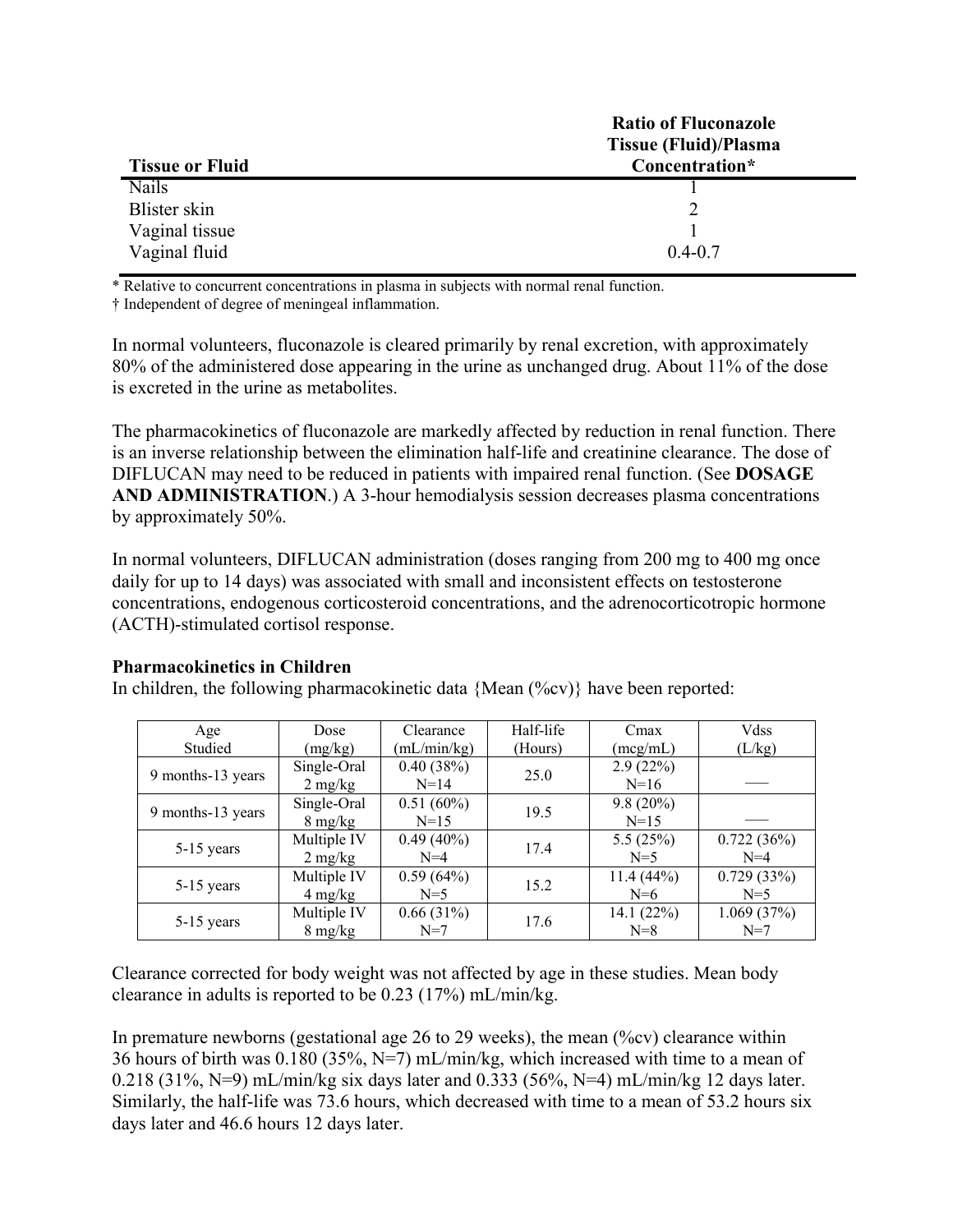## **Pharmacokinetics in Elderly**

A pharmacokinetic study was conducted in 22 subjects, 65 years of age or older receiving a single 50 mg oral dose of fluconazole. Ten of these patients were concomitantly receiving diuretics. The  $C_{\text{max}}$  was 1.54 mcg/mL and occurred at 1.3 hours post dose. The mean AUC was  $76.4 \pm 20.3$  mcg $\cdot$ h/mL, and the mean terminal half-life was 46.2 hours. These pharmacokinetic parameter values are higher than analogous values reported for normal young male volunteers. Coadministration of diuretics did not significantly alter the AUC or  $C_{\text{max}}$ . In addition, creatinine clearance (74 mL/min), the percent of drug recovered unchanged in urine (0 to 24 hours, 22%), and the fluconazole renal clearance estimates (0.124 mL/min/kg) for the elderly were generally lower than those of younger volunteers. Thus, the alteration of fluconazole disposition in the elderly appears to be related to reduced renal function characteristic of this group. A plot of each subject's terminal elimination half-life versus creatinine clearance compared to the predicted half-life – creatinine clearance curve derived from normal subjects and subjects with varying degrees of renal insufficiency indicated that 21 of 22 subjects fell within the 95% confidence limit of the predicted half-life-creatinine clearance curves. These results are consistent with the hypothesis that higher values for the pharmacokinetic parameters observed in the elderly subjects compared to normal young male volunteers are due to the decreased kidney function that is expected in the elderly.

# **Drug Interaction Studies (See PRECAUTIONS, Drug Interactions)**

*Oral contraceptives:* Oral contraceptives were administered as a single dose both before and after the oral administration of DIFLUCAN 50 mg once daily for 10 days in 10 healthy women. There was no significant difference in ethinyl estradiol or levonorgestrel AUC after the administration of 50 mg of DIFLUCAN. The mean increase in ethinyl estradiol AUC was 6% (range: –47 to 108%) and levonorgestrel AUC increased 17% (range: –33 to 141%).

In a second study, twenty-five normal females received daily doses of both 200 mg DIFLUCAN tablets or placebo for two, ten-day periods. The treatment cycles were one month apart with all subjects receiving DIFLUCAN during one cycle and placebo during the other. The order of study treatment was random. Single doses of an oral contraceptive tablet containing levonorgestrel and ethinyl estradiol were administered on the final treatment day (Day 10) of both cycles. Following administration of 200 mg of DIFLUCAN, the mean percentage increase of AUC for levonorgestrel compared to placebo was 25% (range: –12 to 82%) and the mean percentage increase for ethinyl estradiol compared to placebo was 38% (range: –11 to 101%). Both of these increases were statistically significantly different from placebo.

A third study evaluated the potential interaction of once-weekly dosing of fluconazole 300 mg to 21 normal females taking an oral contraceptive containing ethinyl estradiol and norethindrone. In this placebo-controlled, double-blind, randomized, two-way crossover study carried out over three cycles of oral contraceptive treatment, fluconazole dosing resulted in small increases in the mean AUCs of ethinyl estradiol and norethindrone compared to similar placebo dosing. The mean AUCs of ethinyl estradiol and norethindrone increased by 24% (95% C.I. range: 18 to 31%) and 13% (95% C.I. range: 8 to 18%), respectively, relative to placebo. Fluconazole treatment did not cause a decrease in the ethinyl estradiol AUC of any individual subject in this study compared to placebo dosing. The individual AUC values of norethindrone decreased very slightly  $(\leq 5\%)$  in 3 of the 21 subjects after fluconazole treatment.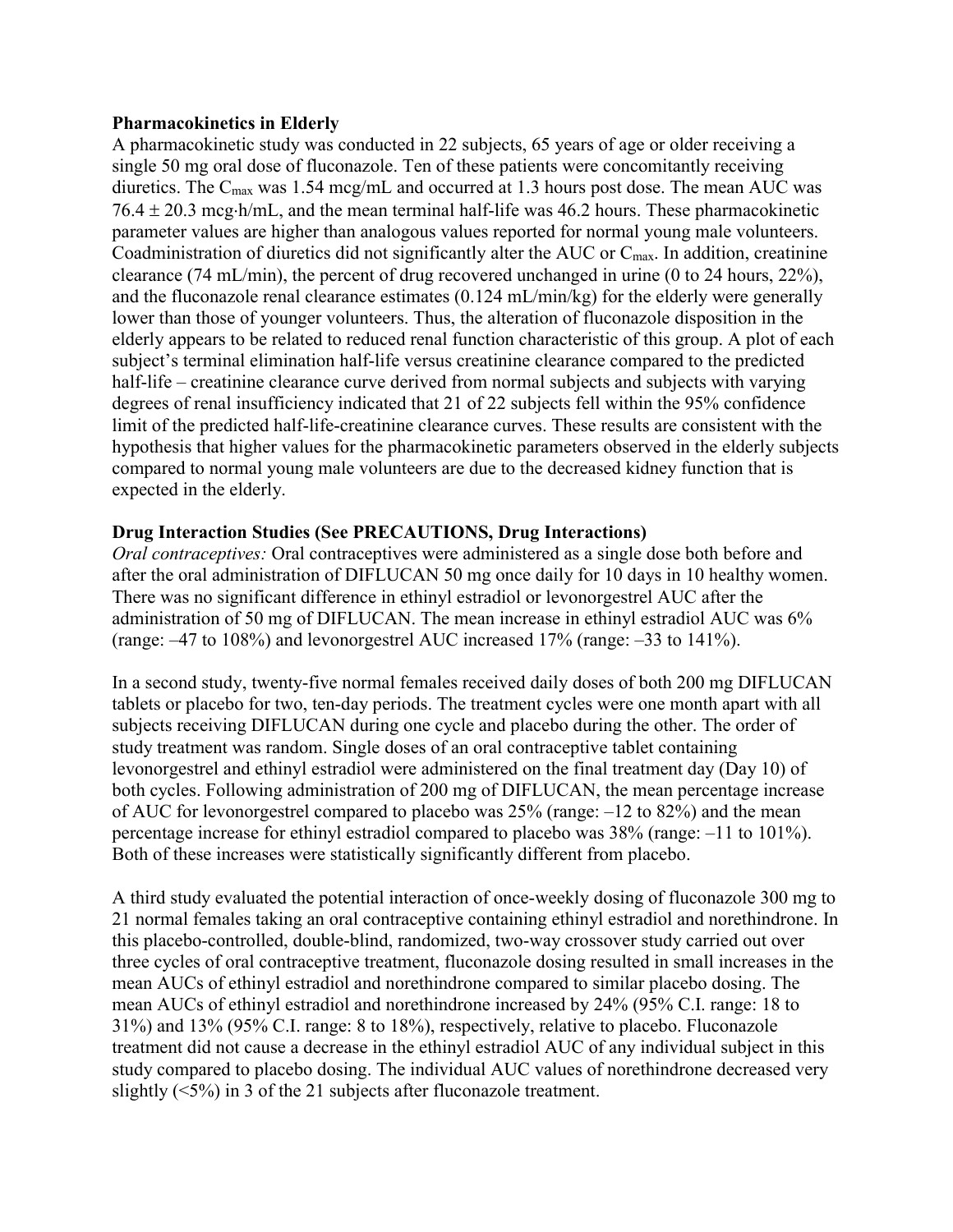*Cimetidine:* DIFLUCAN 100 mg was administered as a single oral dose alone and two hours after a single dose of cimetidine 400 mg to six healthy male volunteers. After the administration of cimetidine, there was a significant decrease in fluconazole AUC and  $C_{\text{max}}$ . There was a mean  $\pm$  SD decrease in fluconazole AUC of 13%  $\pm$  11% (range: -3.4 to -31%) and C<sub>max</sub> decreased  $19\% \pm 14\%$  (range: -5 to -40%). However, the administration of cimetidine 600 mg to 900 mg intravenously over a four-hour period (from one hour before to 3 hours after a single oral dose of DIFLUCAN 200 mg) did not affect the bioavailability or pharmacokinetics of fluconazole in 24 healthy male volunteers.

*Antacid:* Administration of Maalox® (20 mL) to 14 normal male volunteers immediately prior to a single dose of DIFLUCAN 100 mg had no effect on the absorption or elimination of fluconazole.

*Hydrochlorothiazide:* Concomitant oral administration of 100 mg DIFLUCAN and 50 mg hydrochlorothiazide for 10 days in 13 normal volunteers resulted in a significant increase in fluconazole AUC and  $C_{\text{max}}$  compared to DIFLUCAN given alone. There was a mean  $\pm$  SD increase in fluconazole AUC and C<sub>max</sub> of  $45\% \pm 31\%$  (range: 19 to 114%) and  $43\% \pm 31\%$ (range: 19 to 122%), respectively. These changes are attributed to a mean  $\pm$  SD reduction in renal clearance of  $30\% \pm 12\%$  (range:  $-10$  to  $-50\%$ ).

*Rifampin:* Administration of a single oral 200 mg dose of DIFLUCAN after 15 days of rifampin administered as 600 mg daily in eight healthy male volunteers resulted in a significant decrease in fluconazole AUC and a significant increase in apparent oral clearance of fluconazole. There was a mean  $\pm$  SD reduction in fluconazole AUC of 23%  $\pm$  9% (range: -13 to -42%). Apparent oral clearance of fluconazole increased  $32\% \pm 17\%$  (range: 16 to 72%). Fluconazole half-life decreased from  $33.4 \pm 4.4$  hours to  $26.8 \pm 3.9$  hours. (See **PRECAUTIONS**.)

*Warfarin:* There was a significant increase in prothrombin time response (area under the prothrombin time-time curve) following a single dose of warfarin (15 mg) administered to 13 normal male volunteers following oral DIFLUCAN 200 mg administered daily for 14 days as compared to the administration of warfarin alone. There was a mean  $\pm$  SD increase in the prothrombin time response (area under the prothrombin time-time curve) of  $7\% \pm 4\%$  (range:  $-2$ to 13%). (See **PRECAUTIONS**.) Mean is based on data from 12 subjects as one of 13 subjects experienced a 2-fold increase in his prothrombin time response.

*Phenytoin:* Phenytoin AUC was determined after 4 days of phenytoin dosing (200 mg daily, orally for 3 days followed by 250 mg intravenously for one dose) both with and without the administration of fluconazole (oral DIFLUCAN 200 mg daily for 16 days) in 10 normal male volunteers. There was a significant increase in phenytoin AUC. The mean  $\pm$  SD increase in phenytoin AUC was  $88\% \pm 68\%$  (range: 16 to 247%). The absolute magnitude of this interaction is unknown because of the intrinsically nonlinear disposition of phenytoin. (See **PRECAUTIONS**.)

*Cyclosporine:* Cyclosporine AUC and C<sub>max</sub> were determined before and after the administration of fluconazole 200 mg daily for 14 days in eight renal transplant patients who had been on cyclosporine therapy for at least 6 months and on a stable cyclosporine dose for at least 6 weeks. There was a significant increase in cyclosporine AUC, C<sub>max</sub>, C<sub>min</sub> (24-hour concentration), and a significant reduction in apparent oral clearance following the administration of fluconazole. The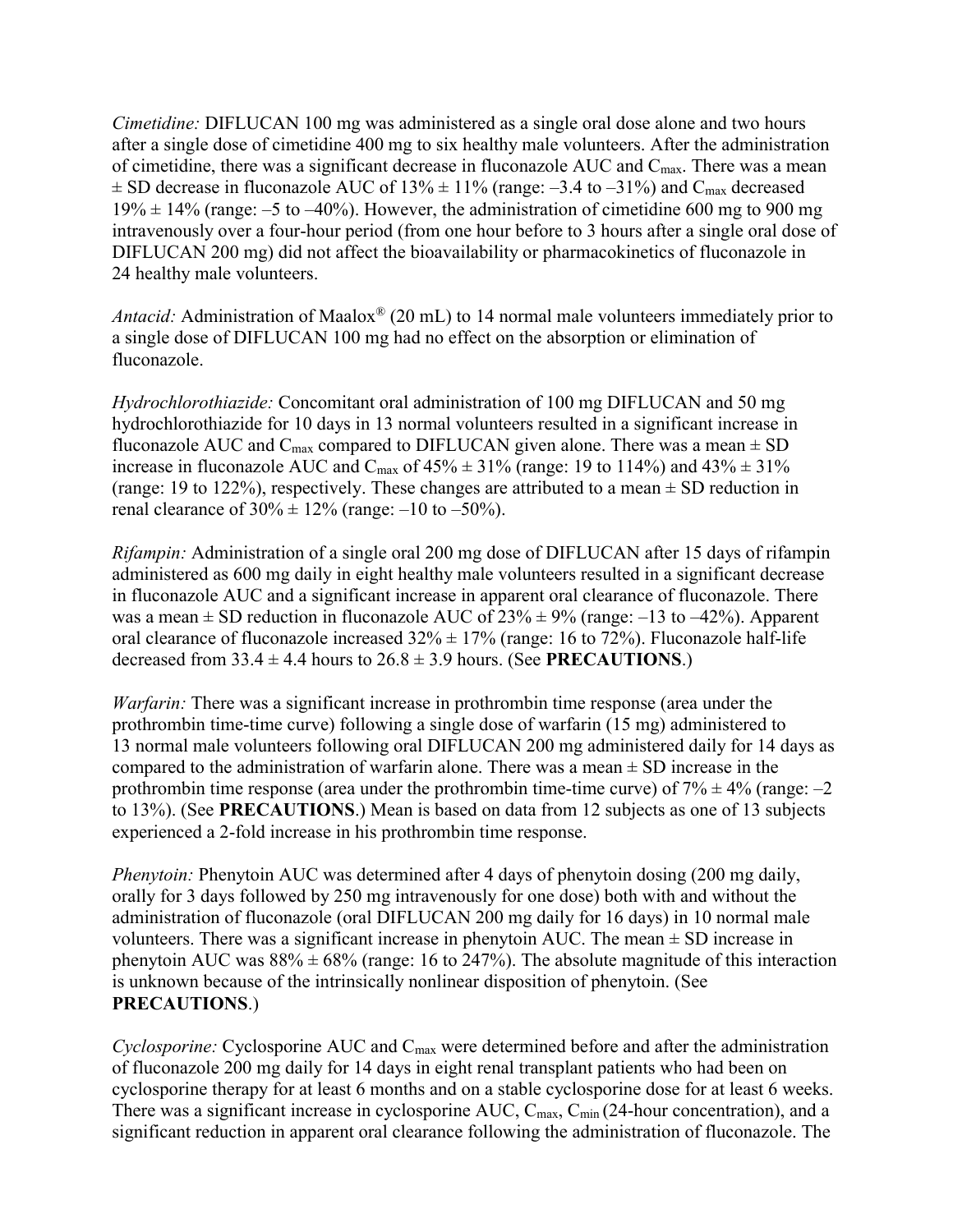mean  $\pm$  SD increase in AUC was 92%  $\pm$  43% (range: 18 to 147%). The C<sub>max</sub> increased  $60\% \pm 48\%$  (range: -5 to 133%). The C<sub>min</sub> increased 157%  $\pm$  96% (range: 33 to 360%). The apparent oral clearance decreased  $45\% \pm 15\%$  (range:  $-15$  to  $-60\%$ ). (See **PRECAUTIONS**.)

*Zidovudine:* Plasma zidovudine concentrations were determined on two occasions (before and following fluconazole 200 mg daily for 15 days) in 13 volunteers with AIDS or ARC who were on a stable zidovudine dose for at least two weeks. There was a significant increase in zidovudine AUC following the administration of fluconazole. The mean  $\pm$  SD increase in AUC was  $20\% \pm 32\%$  (range:  $-27$  to 104%). The metabolite, GZDV, to parent drug ratio significantly decreased after the administration of fluconazole, from  $7.6 \pm 3.6$  to  $5.7 \pm 2.2$ .

*Theophylline:* The pharmacokinetics of theophylline were determined from a single intravenous dose of aminophylline (6 mg/kg) before and after the oral administration of fluconazole 200 mg daily for 14 days in 16 normal male volunteers. There were significant increases in theophylline AUC,  $C_{\text{max}}$ , and half-life with a corresponding decrease in clearance. The mean  $\pm$  SD theophylline AUC increased  $21\% \pm 16\%$  (range: -5 to 48%). The C<sub>max</sub> increased  $13\% \pm 17\%$ (range:  $-13$  to 40%). Theophylline clearance decreased  $16\% \pm 11\%$  (range:  $-32$  to 5%). The half-life of theophylline increased from  $6.6 \pm 1.7$  hours to  $7.9 \pm 1.5$  hours. (See **PRECAUTIONS**.)

*Quinidine:* Although not studied *in vitro* or *in vivo*, concomitant administration of fluconazole with quinidine may result in inhibition of quinidine metabolism. Use of quinidine has been associated with QT prolongation and rare occurrences of torsade de pointes. Coadministration of fluconazole and quinidine is contraindicated. (See **CONTRAINDICATIONS** and **PRECAUTIONS**.)

*Oral hypoglycemics:* The effects of fluconazole on the pharmacokinetics of the sulfonylurea oral hypoglycemic agents tolbutamide, glipizide, and glyburide were evaluated in three placebo-controlled studies in normal volunteers. All subjects received the sulfonylurea alone as a single dose and again as a single dose following the administration of DIFLUCAN 100 mg daily for 7 days. In these three studies, 22/46 (47.8%) of DIFLUCAN-treated patients and 9/22 (40.1%) of placebo-treated patients experienced symptoms consistent with hypoglycemia. (See **PRECAUTIONS**.)

*Tolbutamide:* In 13 normal male volunteers, there was significant increase in tolbutamide (500 mg single dose) AUC and  $C_{\text{max}}$  following the administration of fluconazole. There was a mean  $\pm$  SD increase in tolbutamide AUC of 26%  $\pm$  9% (range: 12 to 39%). Tolbutamide C<sub>max</sub> increased  $11\% \pm 9\%$  (range:  $-6$  to 27%). (See **PRECAUTIONS**.)

*Glipizide:* The AUC and C<sub>max</sub> of glipizide (2.5 mg single dose) were significantly increased following the administration of fluconazole in 13 normal male volunteers. There was a mean  $\pm$  SD increase in AUC of 49%  $\pm$  13% (range: 27 to 73%) and an increase in C<sub>max</sub> of 19%  $\pm$  23% (range: –11 to 79%). (See **PRECAUTIONS**.)

*Glyburide:* The AUC and C<sub>max</sub> of glyburide (5 mg single dose) were significantly increased following the administration of fluconazole in 20 normal male volunteers. There was a mean  $\pm$  SD increase in AUC of 44%  $\pm$  29% (range: -13 to 115%) and C<sub>max</sub> increased 19%  $\pm$  19%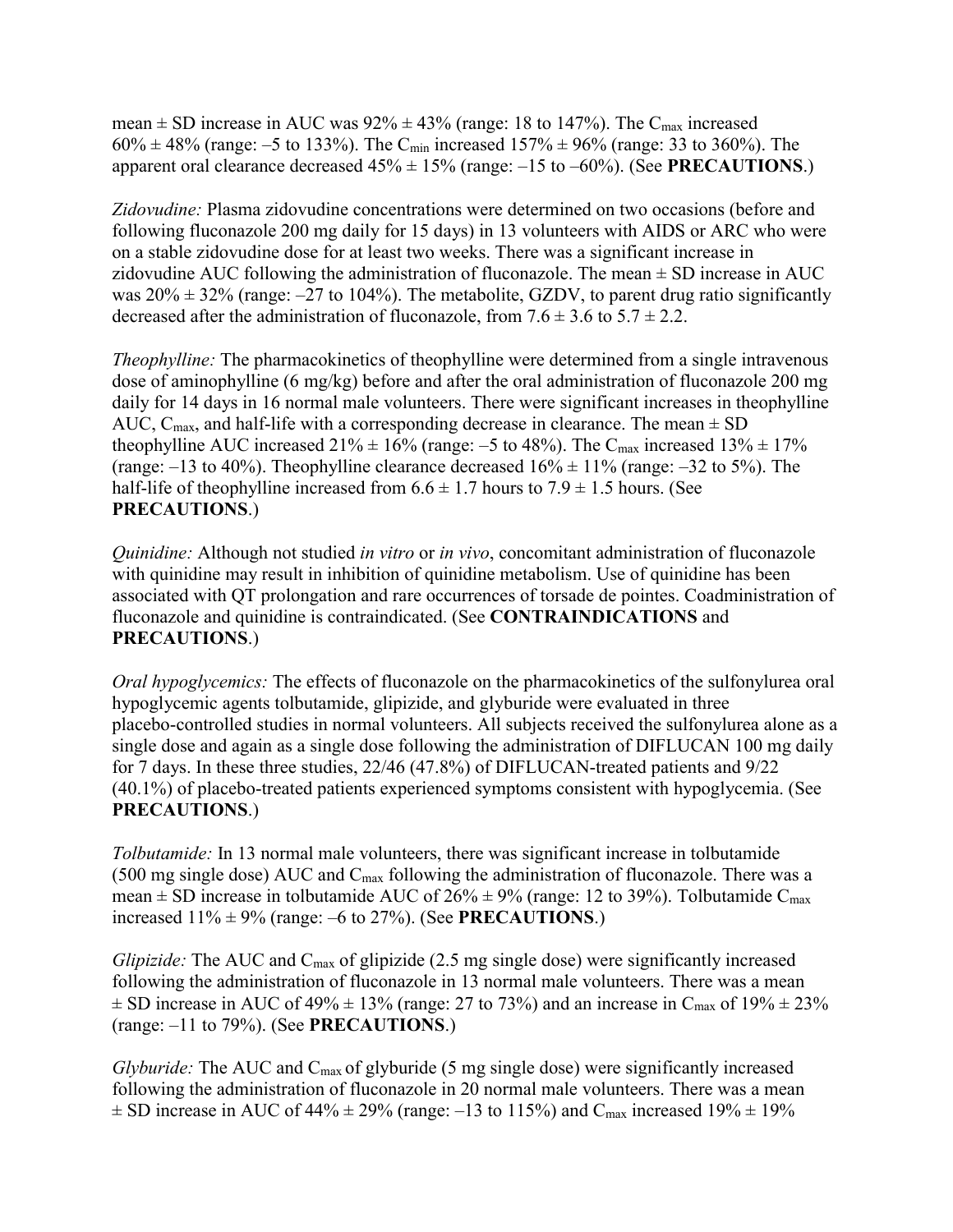(range: –23 to 62%). Five subjects required oral glucose following the ingestion of glyburide after 7 days of fluconazole administration. (See **PRECAUTIONS**.)

*Rifabutin:* There have been published reports that an interaction exists when fluconazole is administered concomitantly with rifabutin, leading to increased serum levels of rifabutin. (See **PRECAUTIONS**.)

*Tacrolimus:* There have been published reports that an interaction exists when fluconazole is administered concomitantly with tacrolimus, leading to increased serum levels of tacrolimus. (See **PRECAUTIONS**.)

*Midazolam:* The effect of fluconazole on the pharmacokinetics and pharmacodynamics of midazolam was examined in a randomized, cross-over study in 12 volunteers. In the study, subjects ingested placebo or 400 mg fluconazole on Day 1 followed by 200 mg daily from Day 2 to Day 6. In addition, a 7.5 mg dose of midazolam was orally ingested on the first day, 0.05 mg/kg was administered intravenously on the fourth day, and 7.5 mg orally on the sixth day. Fluconazole reduced the clearance of IV midazolam by 51%. On the first day of dosing, fluconazole increased the midazolam AUC and  $C_{\text{max}}$  by 259% and 150%, respectively. On the sixth day of dosing, fluconazole increased the midazolam AUC and  $C_{\text{max}}$  by 259% and 74%, respectively. The psychomotor effects of midazolam were significantly increased after oral administration of midazolam but not significantly affected following intravenous midazolam.

A second randomized, double-dummy, placebo-controlled, cross over study in three phases was performed to determine the effect of route of administration of fluconazole on the interaction between fluconazole and midazolam. In each phase the subjects were given oral fluconazole 400 mg and intravenous saline; oral placebo and intravenous fluconazole 400 mg; and oral placebo and IV saline. An oral dose of 7.5 mg of midazolam was ingested after fluconazole/placebo. The AUC and  $C_{\text{max}}$  of midazolam were significantly higher after oral than IV administration of fluconazole. Oral fluconazole increased the midazolam AUC and  $C_{\text{max}}$  by 272% and 129%, respectively. IV fluconazole increased the midazolam AUC and  $C_{\text{max}}$  by 244% and 79%, respectively. Both oral and IV fluconazole increased the pharmacodynamic effects of midazolam. (See **PRECAUTIONS**.)

*Azithromycin:* An open-label, randomized, three-way crossover study in 18 healthy subjects assessed the effect of a single 800 mg oral dose of fluconazole on the pharmacokinetics of a single 1200 mg oral dose of azithromycin as well as the effects of azithromycin on the pharmacokinetics of fluconazole. There was no significant pharmacokinetic interaction between fluconazole and azithromycin.

*Voriconazole:* Voriconazole is a substrate for both CYP2C9 and CYP3A4 isoenzymes. Concurrent administration of oral Voriconazole (400 mg Q12h for 1 day, then 200 mg Q12h for 2.5 days) and oral fluconazole (400 mg on Day 1, then 200 mg Q24h for 4 days) to 6 healthy male subjects resulted in an increase in  $C_{\text{max}}$  and  $AUC\tau$  of voriconazole by an average of 57% (90% CI: 20% to 107%) and 79% (90% CI: 40% to 128%), respectively. In a follow-on clinical study involving 8 healthy male subjects, reduced dosing and/or frequency of voriconazole and fluconazole did not eliminate or diminish this effect. Concomitant administration of voriconazole and fluconazole at any dose is not recommended. Close monitoring for adverse events related to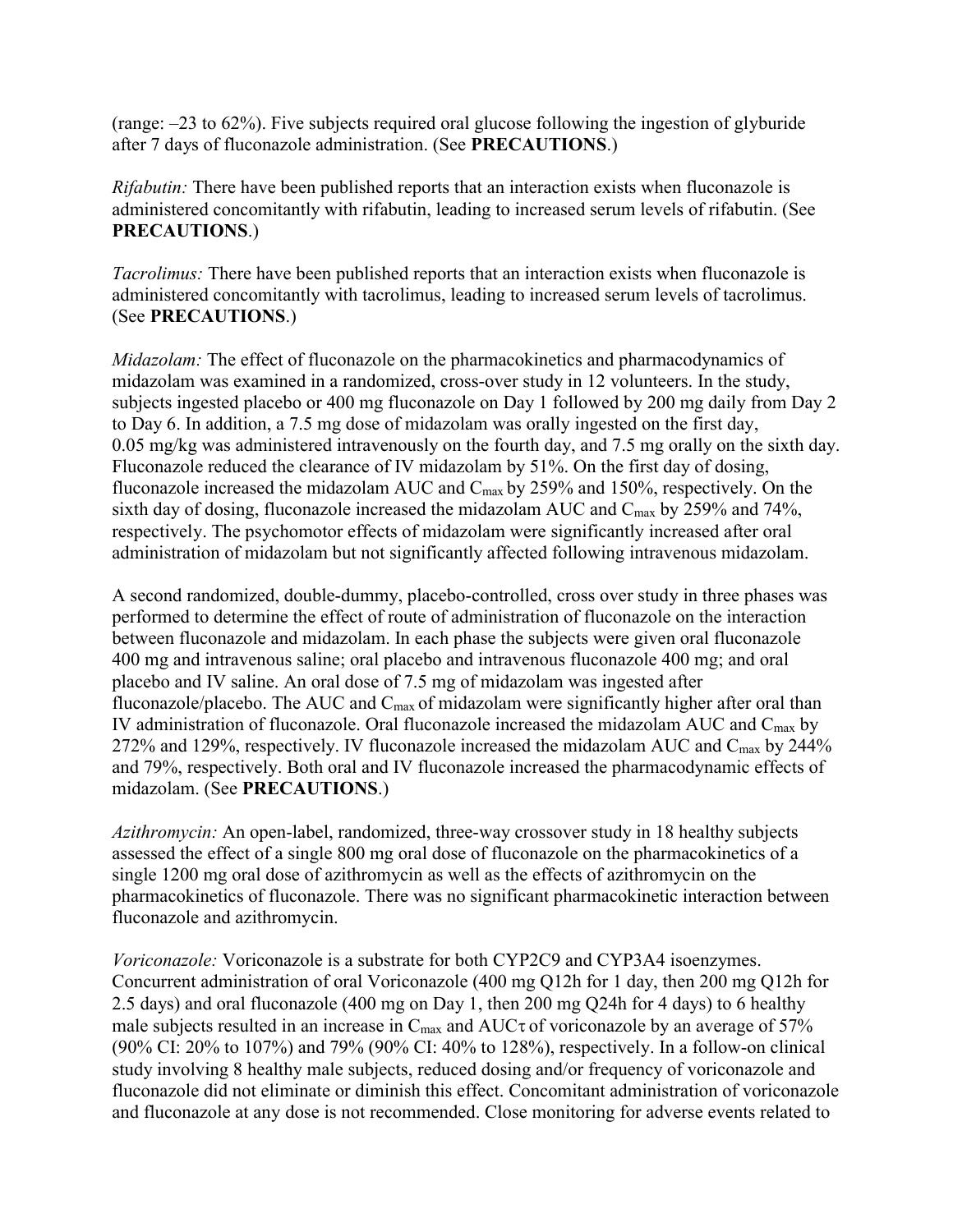voriconazole is recommended if voriconazole is used sequentially after fluconazole, especially within 24 h of the last dose of fluconazole. (See **PRECAUTIONS.**)

*Tofacitinib*: Coadministration of fluconazole (400 mg on Day 1 and 200 mg once daily for 6 days [Days 2-7]) and tofacitinib (30 mg single dose on Day 5) in healthy subjects resulted in increased mean tofacitinib AUC and C<sub>max</sub> values of approximately 79% (90% CI: 64% to 96%) and 27% (90% CI: 12% to 44%), respectively, compared to administration of tofacitinib alone. (See **PRECAUTIONS.**)

# **Microbiology**

# **Mechanism of Action**

Fluconazole is a highly selective inhibitor of fungal cytochrome P450 dependent enzyme lanosterol 14-α-demethylase. This enzyme functions to convert lanosterol to ergosterol. The subsequent loss of normal sterols correlates with the accumulation of 14-α-methyl sterols in fungi and may be responsible for the fungistatic activity of fluconazole. Mammalian cell demethylation is much less sensitive to fluconazole inhibition.

# **Resistance**

A potential for development of resistance to fluconazole is well known. Fungal isolates exhibiting reduced susceptibility to other azoles may also show reduced susceptibility to fluconazole. The frequency of drug resistance development for the various fungi for which this drug is indicated is not known.

Fluconazole resistance may arise from a modification in the quality or quantity of the target enzyme (lanosterol 14-α-demethylase), reduced access to the drug target, or some combination of these mechanisms.

Point mutations in the gene (*ERG11*) encoding for the target enzyme lead to an altered target with decreased affinity for azoles. Overexpression of *ERG11* results in the production of high concentrations of the target enzyme, creating the need for higher intracellular drug concentrations to inhibit all of the enzyme molecules in the cell.

The second major mechanism of drug resistance involves active efflux of fluconazole out of the cell through the activation of two types of multidrug efflux transporters; the major facilitators (encoded by *MDR* genes) and those of the ATP-binding cassette superfamily (encoded by *CDR* genes). Upregulation of the *MDR* gene leads to fluconazole resistance, whereas, upregulation of *CDR* genes may lead to resistance to multiple azoles.

Resistance in *Candida glabrata* usually includes upregulation of *CDR* genes resulting in resistance to multiple azoles. For an isolate where the minimum inhibitory concentration (MIC) is categorized as Intermediate (16 to 32 mcg/mL), the highest fluconazole dose is recommended.

*Candida krusei* should be considered to be resistant to fluconazole. Resistance in *C. krusei* appears to be mediated by reduced sensitivity of the target enzyme to inhibition by the agent.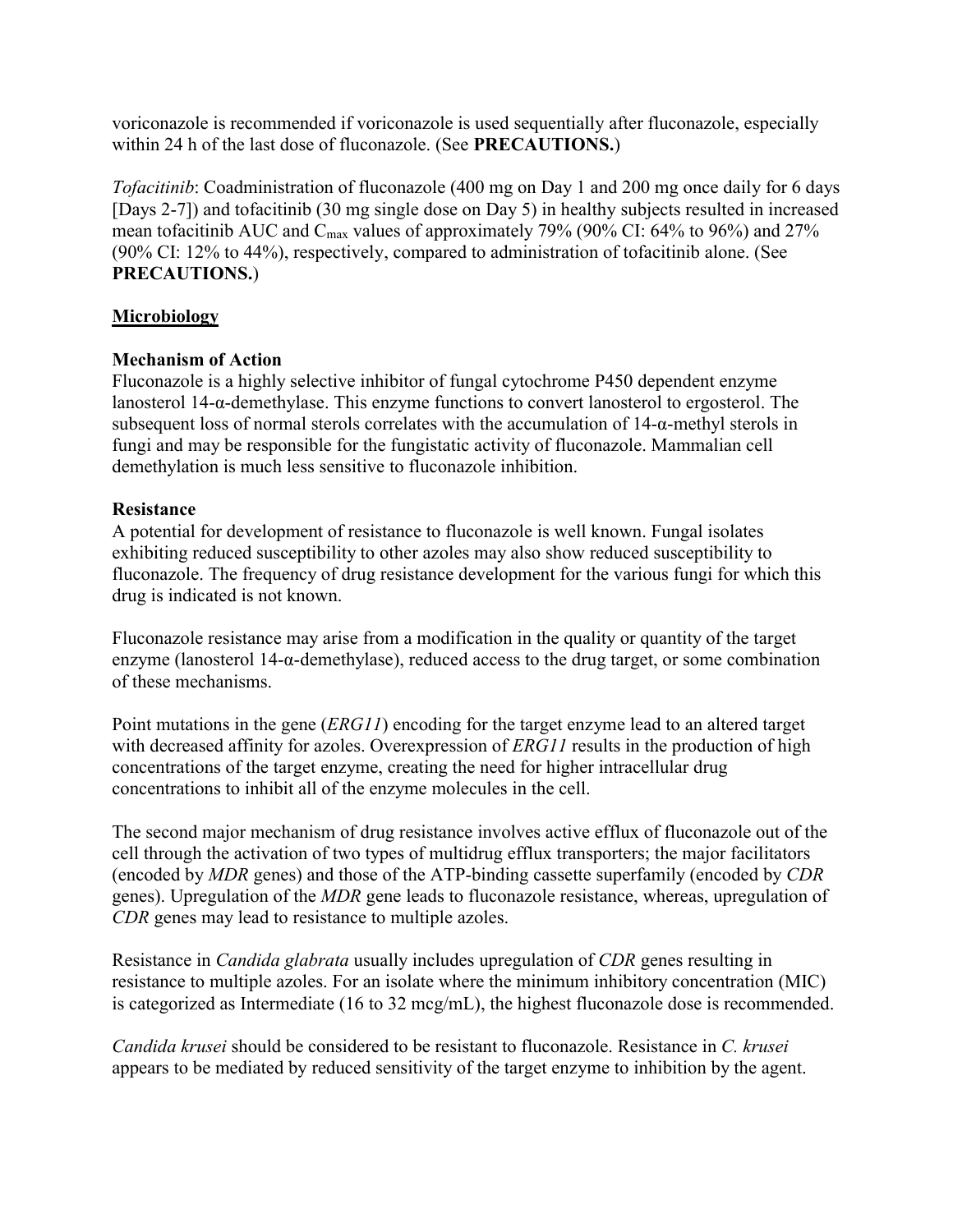There have been reports of cases of superinfection with *Candida* species other than *C. albicans*, which are often inherently not susceptible to DIFLUCAN (e.g., *Candida krusei*). Such cases may require alternative antifungal therapy.

# **Antimicrobial Activity**

Fluconazole has been shown to be active against most isolates of the following microorganisms **both** *in vitro* **and in clinical infections.**

*Candida albicans Candida glabrata* (Many isolates are intermediately susceptible) *Candida parapsilosis Candida tropicalis Cryptococcus neoformans*

The following *in vitro* data are available, **but their clinical significance is unknown.** At least 90% of the following fungi exhibit an *in vitro* MIC less than or equal to the susceptible breakpoint for fluconazole [\(https://www.fda.gov/STIC](https://www.fda.gov/STIC)) against isolates of similar genus or organism group. However, the effectiveness of fluconazole in treating clinical infections due to these fungi has not been established in adequate and well-controlled clinical trials.

*Candida dubliniensis Candida guilliermondii Candida kefyr Candida lusitaniae*

*Candida krusei* should be considered to be resistant to fluconazole. Resistance in *C. krusei*  appears to be mediated by reduced sensitivity of the target enzyme to inhibition by the agent.

There have been reports of cases of superinfection with *Candida* species other than *C. albicans,*  which are often inherently not susceptible to DIFLUCAN (e.g., *Candida krusei*). Such cases may require alternative antifungal therapy.

## **Susceptibility Testing**

For specific information regarding susceptibility test interpretive criteria and associated test methods and quality control standards recognized by FDA for this drug, please see: <https://www.fda.gov/STIC>.

# **INDICATIONS AND USAGE**

DIFLUCAN (fluconazole) is indicated for the treatment of:

- 1. Vaginal candidiasis (vaginal yeast infections due to *Candida*).
- 2. Oropharyngeal and esophageal candidiasis. In open noncomparative studies of relatively small numbers of patients, DIFLUCAN was also effective for the treatment of *Candida* urinary tract infections, peritonitis, and systemic *Candida* infections including candidemia, disseminated candidiasis, and pneumonia.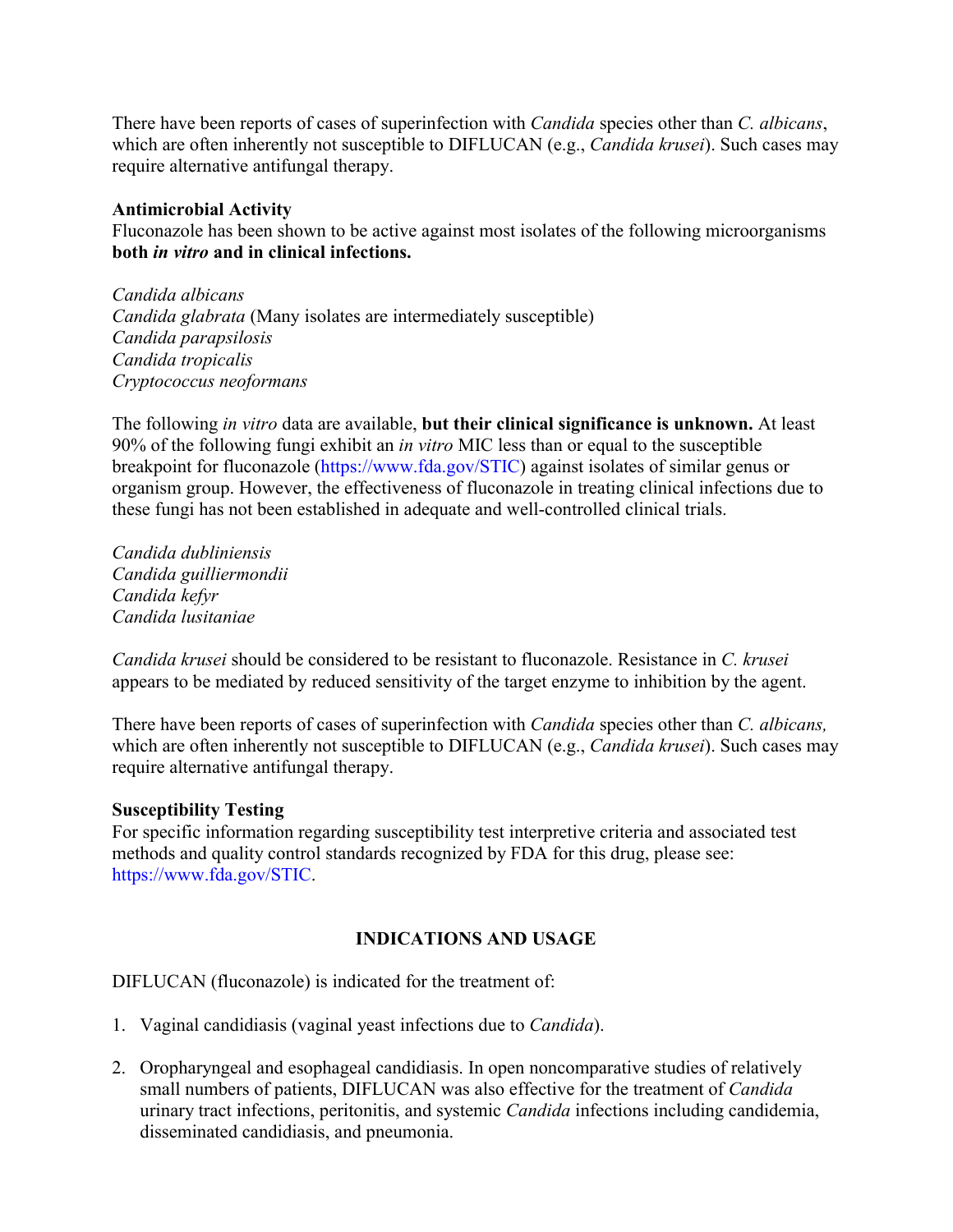3. Cryptococcal meningitis. Before prescribing DIFLUCAN (fluconazole) for AIDS patients with cryptococcal meningitis, please see **CLINICAL STUDIES** section. Studies comparing DIFLUCAN to amphotericin B in non-HIV infected patients have not been conducted.

Prophylaxis: DIFLUCAN is also indicated to decrease the incidence of candidiasis in patients undergoing bone marrow transplantation who receive cytotoxic chemotherapy and/or radiation therapy.

Specimens for fungal culture and other relevant laboratory studies (serology, histopathology) should be obtained prior to therapy to isolate and identify causative organisms. Therapy may be instituted before the results of the cultures and other laboratory studies are known; however, once these results become available, anti-infective therapy should be adjusted accordingly.

# **CLINICAL STUDIES**

*Cryptococcal meningitis:* In a multicenter study comparing DIFLUCAN (200 mg/day) to amphotericin B (0.3 mg/kg/day) for treatment of cryptococcal meningitis in patients with AIDS, a multivariate analysis revealed three pretreatment factors that predicted death during the course of therapy: abnormal mental status, cerebrospinal fluid cryptococcal antigen titer greater than 1:1024, and cerebrospinal fluid white blood cell count of less than 20 cells/mm<sup>3</sup>. Mortality among high risk patients was 33% and 40% for amphotericin B and DIFLUCAN patients, respectively (p=0.58), with overall deaths 14% (9 of 63 subjects) and 18% (24 of 131 subjects) for the 2 arms of the study ( $p=0.48$ ). Optimal doses and regimens for patients with acute cryptococcal meningitis and at high risk for treatment failure remain to be determined. (Saag, *et al*. N Engl J Med 1992; 326:83-9.)

*Vaginal candidiasis:* Two adequate and well-controlled studies were conducted in the U.S. using the 150 mg tablet. In both, the results of the fluconazole regimen were comparable to the control regimen (clotrimazole or miconazole intravaginally for 7 days) both clinically and statistically at the one month post-treatment evaluation.

The therapeutic cure rate, defined as a complete resolution of signs and symptoms of vaginal candidiasis (clinical cure), along with a negative KOH examination and negative culture for *Candida* (microbiologic eradication), was 55% in both the fluconazole group and the vaginal products group.

|                       | <b>Fluconazole PO 150 mg</b> | <b>Vaginal Product qhs x 7 days</b> |
|-----------------------|------------------------------|-------------------------------------|
|                       | tablet                       |                                     |
| Enrolled              | 448                          | 422                                 |
| Evaluable at Late     | 347 (77%)                    | 327(77%)                            |
| Follow-up             |                              |                                     |
| Clinical cure         | 239/347 (69%)                | 235/327 (72%)                       |
| Mycologic eradication | 213/347 (61%)                | 196/327 (60%)                       |
| Therapeutic cure      | 190/347 (55%)                | 179/327 (55%)                       |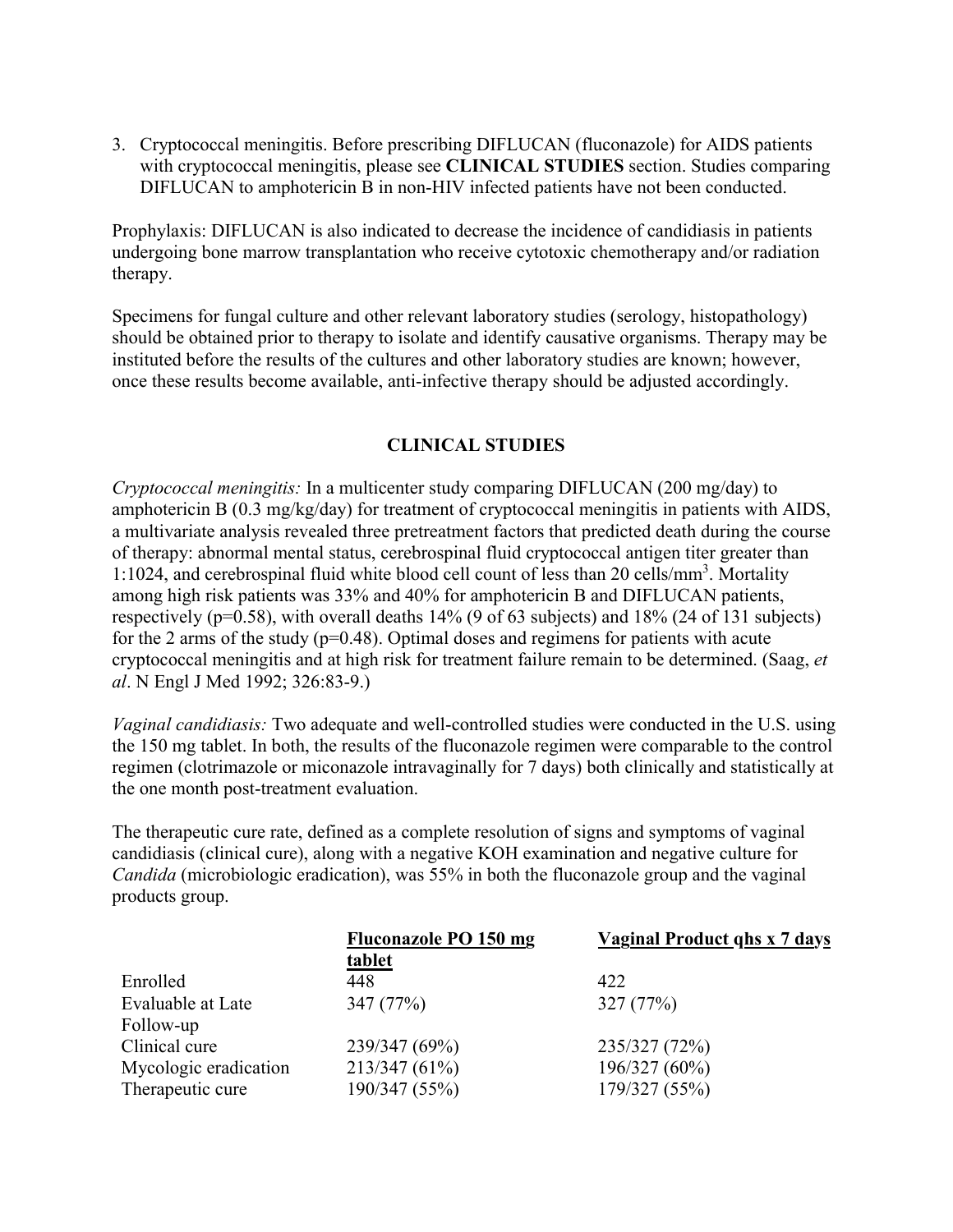Approximately three-fourths of the enrolled patients had acute vaginitis (<4 episodes/12 months) and achieved 80% clinical cure, 67% mycologic eradication, and 59% therapeutic cure when treated with a 150 mg DIFLUCAN tablet administered orally. These rates were comparable to control products. The remaining one-fourth of enrolled patients had recurrent vaginitis (>4 episodes/12 months) and achieved 57% clinical cure, 47% mycologic eradication, and 40% therapeutic cure. The numbers are too small to make meaningful clinical or statistical comparisons with vaginal products in the treatment of patients with recurrent vaginitis.

Substantially more gastrointestinal events were reported in the fluconazole group compared to the vaginal product group. Most of the events were mild to moderate. Because fluconazole was given as a single dose, no discontinuations occurred.

| <b>Fluconazole PO</b> | <b>Vaginal Products</b>     |
|-----------------------|-----------------------------|
| 448                   | 422                         |
| 141 $(31\%)$          | 112(27%)                    |
| $90(20\%)$            | 69(16%)                     |
| 73 (16%)              | 18(4%)                      |
| 117(26%)              | 67(16%)                     |
| 61 $(14%)$            | 29(7%)                      |
| 58 (13%)              | 28(7%)                      |
| 68 (15%)              | 13(3%)                      |
| 25(6%)                | 7(2%)                       |
| 30(7%)                | $3(1\%)$                    |
| 12(3%)                | $2 \left( \leq 1\% \right)$ |
| $0(0\%)$              | 19(5%)                      |
| $6(1\%)$              | $0(0\%)$                    |
|                       |                             |

## **Pediatric Studies**

*Oropharyngeal candidiasis:* An open-label, comparative study of the efficacy and safety of DIFLUCAN (2 to 3 mg/kg/day) and oral nystatin (400,000 I.U. 4 times daily) in immunocompromised children with oropharyngeal candidiasis was conducted. Clinical and mycological response rates were higher in the children treated with fluconazole.

Clinical cure at the end of treatment was reported for 86% of fluconazole-treated patients compared to 46% of nystatin treated patients. Mycologically, 76% of fluconazole treated patients had the infecting organism eradicated compared to 11% for nystatin treated patients.

|                          | <b>Fluconazole</b> | <b>Nystatin</b> |
|--------------------------|--------------------|-----------------|
| Enrolled                 | 96                 | 90              |
| Clinical Cure            | 76/88 (86%)        | 36/78(46%)      |
| Mycological eradication* | 55/72 (76%)        | $6/54(11\%)$    |

\* Subjects without follow-up cultures for any reason were considered nonevaluable for mycological response.

The proportion of patients with clinical relapse 2 weeks after the end of treatment was 14% for subjects receiving DIFLUCAN and 16% for subjects receiving nystatin. At 4 weeks after the end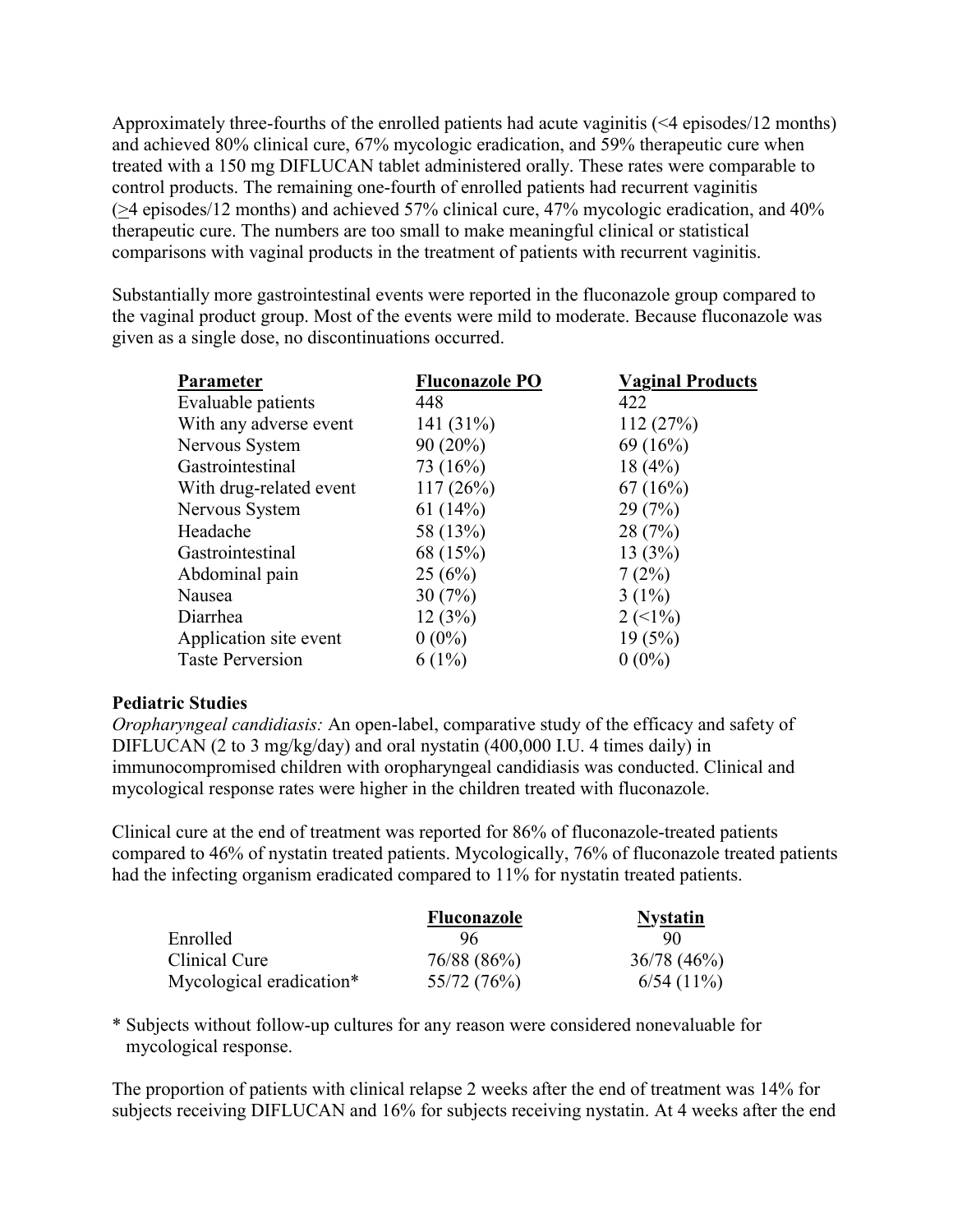of treatment, the percentages of patients with clinical relapse were 22% for DIFLUCAN and 23% for nystatin.

## **CONTRAINDICATIONS**

DIFLUCAN (fluconazole) is contraindicated in patients who have shown hypersensitivity to fluconazole or to any of its excipients. There is no information regarding cross-hypersensitivity between fluconazole and other azole antifungal agents. Caution should be used in prescribing DIFLUCAN to patients with hypersensitivity to other azoles. Coadministration of other drugs known to prolong the QT interval and which are metabolized via the enzyme CYP3A4 such as erythromycin, pimozide, and quinidine are contraindicated in patients receiving fluconazole. (See **CLINICAL PHARMACOLOGY: Drug Interaction Studies** and **PRECAUTIONS**.)

## **WARNINGS**

**(1) Hepatic injury: DIFLUCAN should be administered with caution to patients with liver dysfunction. DIFLUCAN has been associated with rare cases of serious hepatic toxicity, including fatalities primarily in patients with serious underlying medical conditions. In cases of DIFLUCAN-associated hepatotoxicity, no obvious relationship to total daily dose, duration of therapy, sex, or age of the patient has been observed. DIFLUCAN hepatotoxicity has usually, but not always, been reversible on discontinuation of therapy. Patients who develop abnormal liver function tests during DIFLUCAN therapy should be monitored for the development of more severe hepatic injury. DIFLUCAN should be discontinued if clinical signs and symptoms consistent with liver disease develop that may be attributable to DIFLUCAN.**

(2) Anaphylaxis: In rare cases, anaphylaxis has been reported.

(3) Dermatologic: Exfoliative skin disorders during treatment with DIFLUCAN have been reported. Fatal outcomes have been reported in patients with serious underlying diseases. Patients with deep seated fungal infections who develop rashes during treatment with DIFLUCAN should be monitored closely and the drug discontinued if lesions progress. Fluconazole should be discontinued in patients treated for superficial fungal infection who develop a rash that may be attributed to fluconazole.

(4) Potential for fetal harm: There are no adequate and well-controlled clinical trials of DIFLUCAN in pregnant women. Case reports describe a pattern of distinct congenital anomalies in infants exposed *in utero* to high dose maternal fluconazole (400 to 800 mg/day) during most or all of the first trimester. These reported anomalies are similar to those seen in animal studies. If DIFLUCAN is used during pregnancy or if the patient becomes pregnant while taking the drug, the patient should be informed of the potential hazard to the fetus. Effective contraceptive measures should be considered in women of child-bearing potential who are being treated with DIFLUCAN 400 to 800 mg/day and should continue throughout the treatment period and for approximately 1 week (5 to 6 half-lives) after the final dose. Epidemiological studies suggest a potential risk of spontaneous abortion and congenital abnormalities in infants whose mothers were treated with 150 mg of fluconazole as a single or repeated dose in the first trimester, but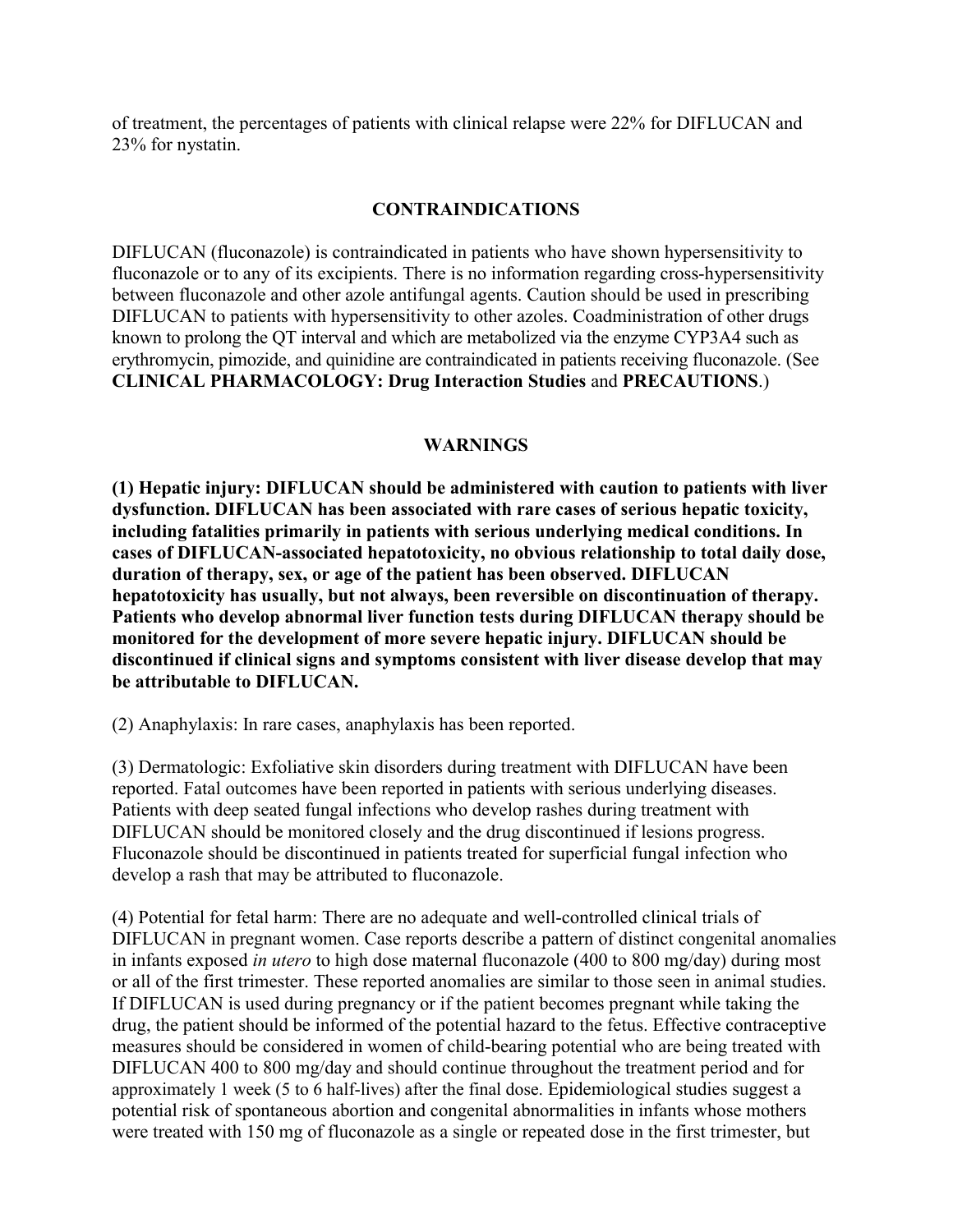these epidemiological studies have limitations and these findings have not been confirmed in controlled clinical trials. (See **PRECAUTIONS: Pregnancy.**)

# **PRECAUTIONS**

# **General**

Some azoles, including fluconazole, have been associated with prolongation of the QT interval on the electrocardiogram. Fluconazole causes QT prolongation via the inhibition of Rectifier Potassium Channel current (Ikr). The QT prolongation caused by other medicinal products (such as amiodarone) may be amplified via the inhibition of cytochrome P450 (CYP) 3A4. (See **PRECAUTIONS: Drug Interactions.**) During post-marketing surveillance, there have been rare cases of QT prolongation and torsade de pointes in patients taking fluconazole. Most of these reports involved seriously ill patients with multiple confounding risk factors, such as structural heart disease, electrolyte abnormalities, and concomitant medications that may have been contributory. Patients with hypokalemia and advanced cardiac failure are at an increased risk for the occurrence of life-threatening ventricular arrhythmias and torsade de pointes.

Fluconazole should be administered with caution to patients with these potentially proarrhythmic conditions.

Concomitant use of fluconazole and erythromycin has the potential to increase the risk of cardiotoxicity (prolonged QT interval, torsade de pointes) and consequently sudden heart death. This combination should be avoided.

Fluconazole should be administered with caution to patients with renal dysfunction.

Adrenal insufficiency has been reported in patients receiving azoles, including fluconazole. Reversible cases of adrenal insufficiency have been reported in patients receiving fluconazole.

DIFLUCAN Powder for Oral Suspension contains sucrose and should not be used in patients with hereditary fructose, glucose/galactose malabsorption, and sucrase-isomaltase deficiency.

When driving vehicles or operating machines, it should be taken into account that occasionally dizziness or seizures may occur.

## **Single Dose**

The convenience and efficacy of the single dose oral tablet of fluconazole regimen for the treatment of vaginal yeast infections should be weighed against the acceptability of a higher incidence of drug related adverse events with DIFLUCAN (26%) versus intravaginal agents (16%) in U.S. comparative clinical studies. (See **ADVERSE REACTIONS** and **CLINICAL STUDIES**.)

**Drug Interactions:** (See **CONTRAINDICATIONS**.) Fluconazole is a moderate CYP2C9 and CYP3A4 inhibitor. Fluconazole is also a strong inhibitor of CYP2C19. Patients treated with DIFLUCAN, who are also concomitantly treated with drugs with a narrow therapeutic window metabolized through CYP2C9 and CYP3A4, should be monitored for adverse reactions associated with the concomitantly administered drugs. In addition to the observed /documented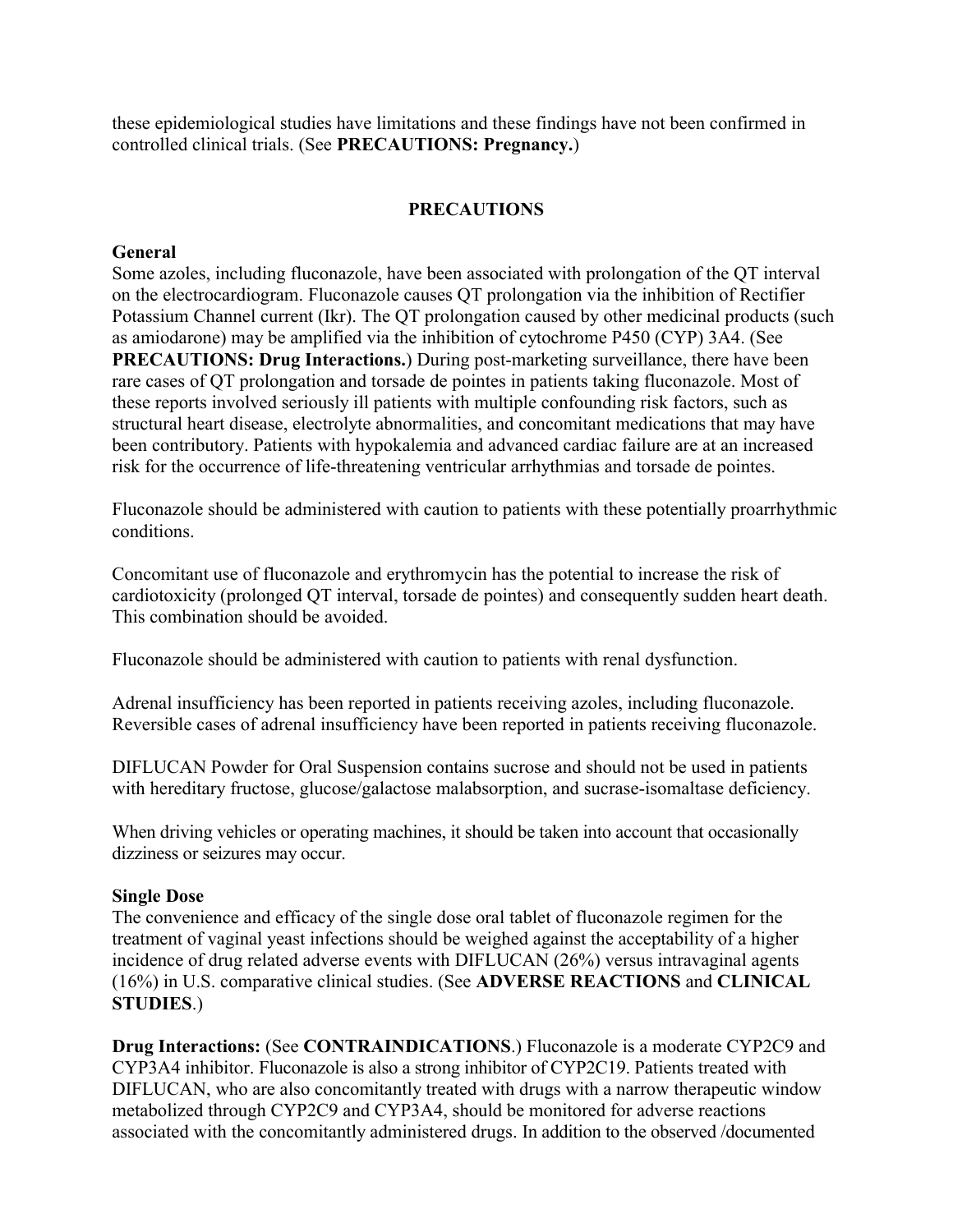interactions mentioned below, there is a risk of increased plasma concentration of other compounds metabolized by CYP2C9, CYP2C19, and CYP3A4 coadministered with fluconazole. Therefore, caution should be exercised when using these combinations and the patients should be carefully monitored. The enzyme inhibiting effect of fluconazole persists 4 to 5 days after discontinuation of fluconazole treatment due to the long half-life of fluconazole. Clinically or potentially significant drug interactions between DIFLUCAN and the following agents/classes have been observed and are described in greater detail below:

*Alfentanil*: A study observed a reduction in clearance and distribution volume as well as prolongation of  $t_{\frac{1}{2}}$  of alfentanil following concomitant treatment with fluconazole. A possible mechanism of action is fluconazole's inhibition of CYP3A4. Dosage adjustment of alfentanil may be necessary.

*Amiodarone*: Concomitant administration of fluconazole with amiodarone may increase QT prolongation. Caution must be exercised if the concomitant use of fluconazole and amiodarone is necessary, notably with high-dose fluconazole (800 mg).

*Amitriptyline, nortriptyline*: Fluconazole increases the effect of amitriptyline and nortriptyline. 5-Nortriptyline and/or S-amitriptyline may be measured at initiation of the combination therapy and after 1 week. Dosage of amitriptyline/nortriptyline should be adjusted, if necessary.

*Amphotericin B*: Concurrent administration of fluconazole and amphotericin B in infected normal and immunosuppressed mice showed the following results: a small additive antifungal effect in systemic infection with *Candida albicans*, no interaction in intracranial infection with *Cryptococcus neoformans*, and antagonism of the two drugs in systemic infection with *A. fumigatus*. The clinical significance of results obtained in these studies is unknown.

*Azithromycin*: An open-label, randomized, three-way crossover study in 18 healthy subjects assessed the effect of a single 1200 mg oral dose of azithromycin on the pharmacokinetics of a single 800 mg oral dose of fluconazole as well as the effects of fluconazole on the pharmacokinetics of azithromycin. There was no significant pharmacokinetic interaction between fluconazole and azithromycin.

*Calcium channel blockers*: Certain calcium channel antagonists (nifedipine, isradipine, amlodipine, verapamil, and felodipine) are metabolized by CYP3A4. Fluconazole has the potential to increase the systemic exposure of the calcium channel antagonists. Frequent monitoring for adverse events is recommended.

*Carbamazepine*: Fluconazole inhibits the metabolism of carbamazepine and an increase in serum carbamazepine of 30% has been observed. There is a risk of developing carbamazepine toxicity. Dosage adjustment of carbamazepine may be necessary depending on concentration measurements/effect.

*Celecoxib*: During concomitant treatment with fluconazole (200 mg daily) and celecoxib (200 mg), the celecoxib  $C_{\text{max}}$  and AUC increased by 68% and 134%, respectively. Half of the celecoxib dose may be necessary when combined with fluconazole.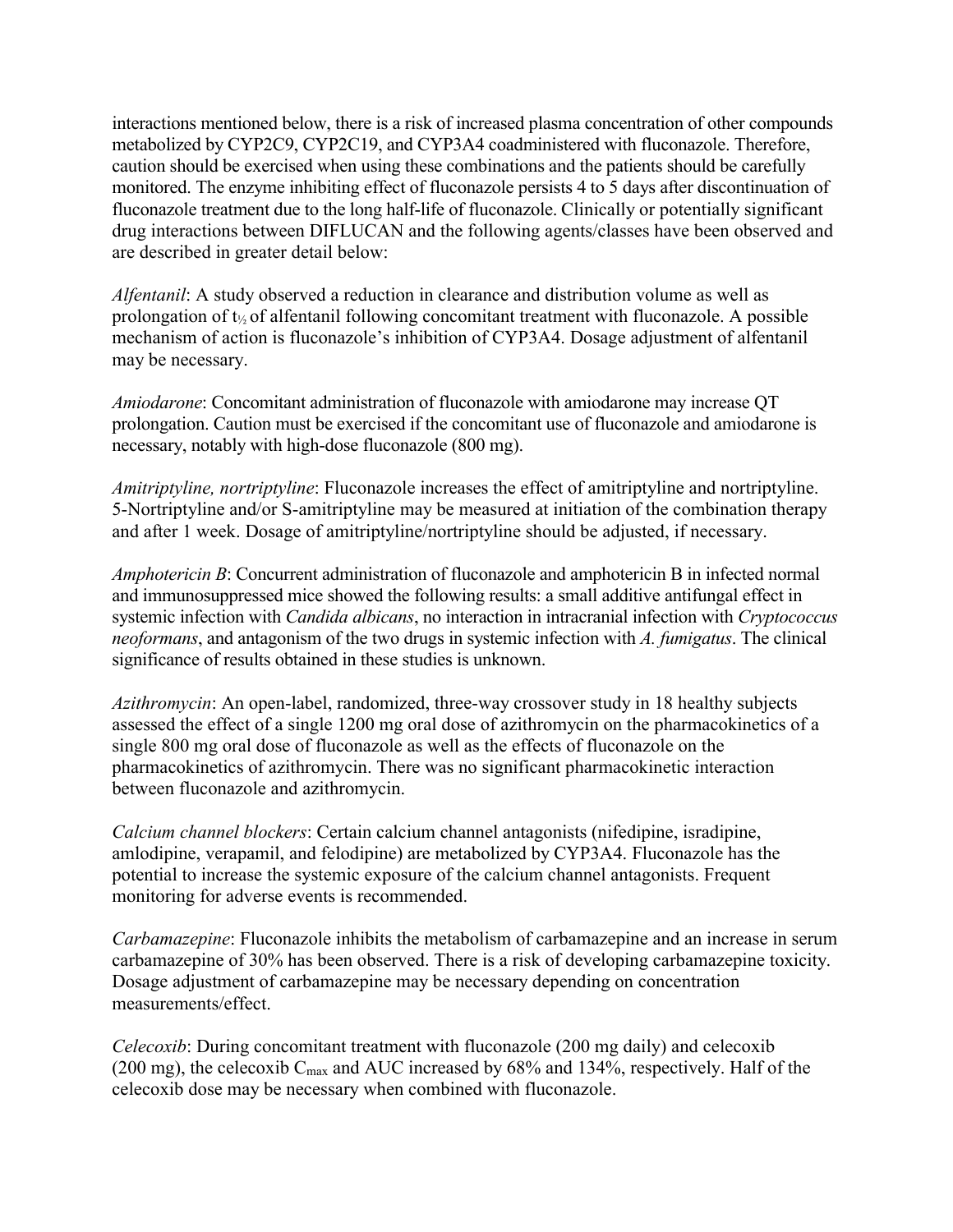*Coumarin-type anticoagulants:* Prothrombin time may be increased in patients receiving concomitant DIFLUCAN and coumarin-type anticoagulants. In post-marketing experience, as with other azole antifungals, bleeding events (bruising, epistaxis, gastrointestinal bleeding, hematuria, and melena) have been reported in association with increases in prothrombin time in patients receiving fluconazole concurrently with warfarin. Careful monitoring of prothrombin time in patients receiving DIFLUCAN and coumarin-type anticoagulants is recommended. Dose adjustment of warfarin may be necessary. (See **CLINICAL PHARMACOLOGY: Drug Interaction Studies.**)

*Cyclophosphamide*: Combination therapy with cyclophosphamide and fluconazole results in an increase in serum bilirubin and serum creatinine. The combination may be used while taking increased consideration to the risk of increased serum bilirubin and serum creatinine.

*Cyclosporine:* DIFLUCAN significantly increases cyclosporine levels in renal transplant patients with or without renal impairment. Careful monitoring of cyclosporine concentrations and serum creatinine is recommended in patients receiving DIFLUCAN and cyclosporine. (See **CLINICAL PHARMACOLOGY: Drug Interaction Studies.**) This combination may be used by reducing the dosage of cyclosporine depending on cyclosporine concentration.

*Fentanyl*: One fatal case of possible fentanyl-fluconazole interaction was reported. The author judged that the patient died from fentanyl intoxication. Furthermore, in a randomized crossover study with 12 healthy volunteers, it was shown that fluconazole delayed the elimination of fentanyl significantly. Elevated fentanyl concentration may lead to respiratory depression.

*HMG-CoA reductase inhibitors*: The risk of myopathy and rhabdomyolysis increases when fluconazole is coadministered with HMG-CoA reductase inhibitors metabolized through CYP3A4, such as atorvastatin and simvastatin, or through CYP2C9, such as fluvastatin (decreased hepatic metabolism of the statin). If concomitant therapy is necessary, the patient should be observed for symptoms of myopathy and rhabdomyolysis and creatinine kinase should be monitored. HMG-CoA reductase inhibitors should be discontinued if a marked increase in creatinine kinase is observed or myopathy/rhabdomyolysis is diagnosed or suspected. Dose reduction of statins may be needed. Refer to the statin-specific prescribing information for details.

*Hydrochlorothiazide*: In a pharmacokinetic interaction study, coadministration of multiple-dose hydrochlorothiazide to healthy volunteers receiving fluconazole increased plasma concentrations of fluconazole by 40%. An effect of this magnitude should not necessitate a change in the fluconazole dose regimen in subjects receiving concomitant diuretics.

*Ibrutinib*: Moderate inhibitors of CYP3A4 such as fluconazole may increase plasma ibrutinib concentrations and increase risk of adverse reactions associated with ibrutinib. If ibrutinib and fluconazole are concomitantly administered, reduce the dose of ibrutinib as instructed in ibrutinib prescribing information and the patient should be frequently monitored for any adverse reactions associated with ibrutinib.

*Ivacaftor and fixed dose ivacaftor combinations (e.g., tezacaftor/ivacaftor and ivacaftor/tezacaftor/elexacaftor)*: Coadministration with ivacaftor, a cystic fibrosis transmembrane conductance regulator (CFTR) potentiator, increased ivacaftor exposure by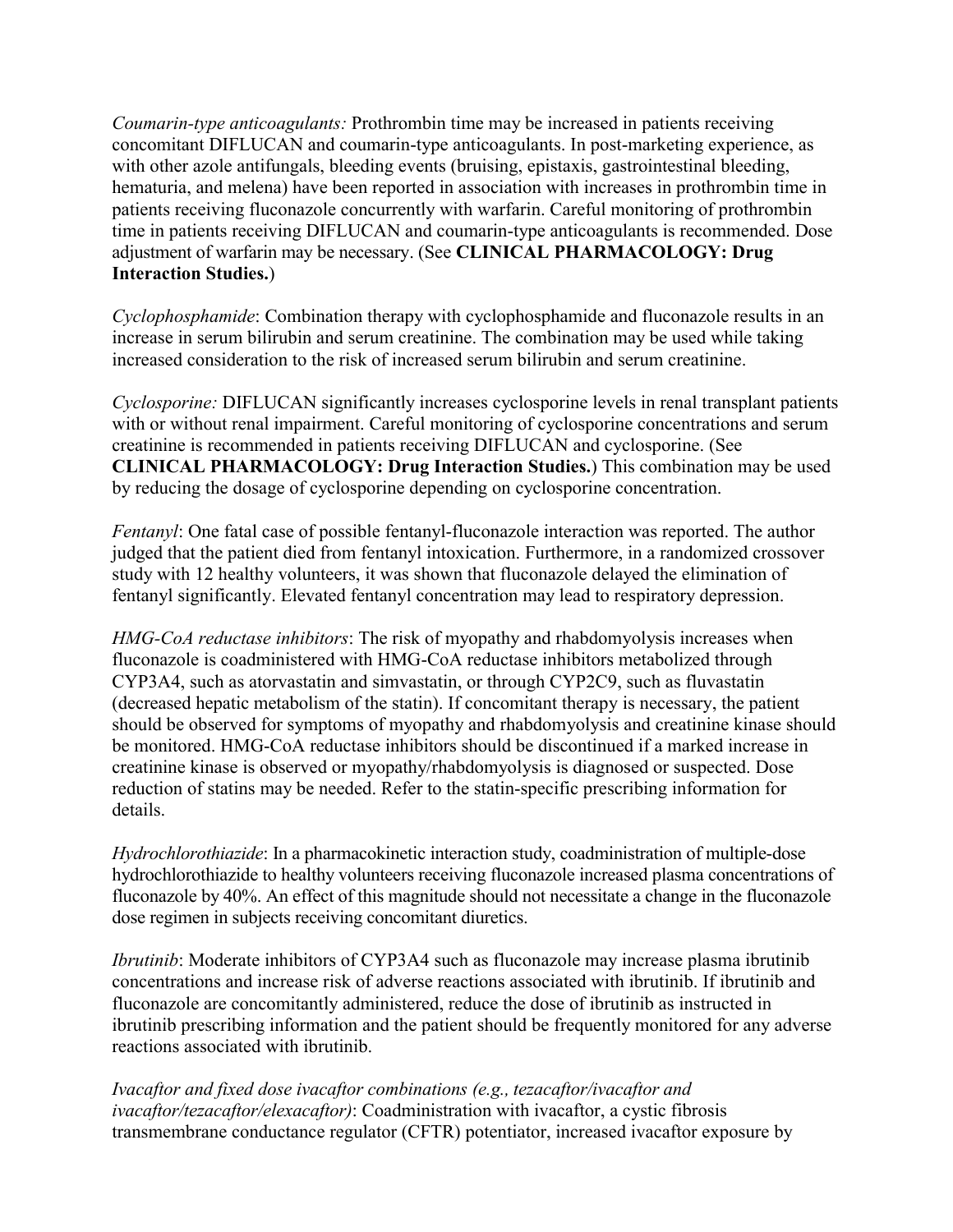3-fold. If used concomitantly with a moderate inhibitor of CYP3A4, such as fluconazole, a reduction in the dose of ivacaftor (or ivacaftor combination) is recommended as instructed in the ivacaftor (or ivacaftor combination) prescribing information.

*Lemborexant*: Concomitant administration of fluconazole increased lemborexant Cmax and AUC by approximately 1.6- and 4.2-fold, respectively which is expected to increase risk of adverse reactions, such as somnolence. Avoid concomitant use of DIFLUCAN with lemborexant.

*Losartan*: Fluconazole inhibits the metabolism of losartan to its active metabolite (E-31 74) which is responsible for most of the angiotensin Il-receptor antagonism which occurs during treatment with losartan. Patients should have their blood pressure monitored continuously.

*Lurasidone*: Concomitant use of moderate inhibitors of CYP3A4 such as fluconazole may increase lurasidone plasma concentrations. If concomitant use cannot be avoided, reduce the dose of lurasidone as instructed in the lurasidone prescribing information.

*Methadone*: Fluconazole may enhance the serum concentration of methadone. Dosage adjustment of methadone may be necessary.

*Non-steroidal anti-inflammatory drugs:* The C<sub>max</sub> and AUC of flurbiprofen were increased by 23% and 81%, respectively, when coadministered with fluconazole compared to administration of flurbiprofen alone. Similarly, the Cmax and AUC of the pharmacologically active isomer [S-(+)-ibuprofen] were increased by 15% and 82%, respectively, when fluconazole was coadministered with racemic ibuprofen (400 mg) compared to administration of racemic ibuprofen alone.

Although not specifically studied, fluconazole has the potential to increase the systemic exposure of other non-steroidal anti-inflammatory drugs (NSAIDs) that are metabolized by CYP2C9 (e.g., naproxen, lornoxicam, meloxicam, diclofenac). Frequent monitoring for adverse events and toxicity related to NSAIDs is recommended. Adjustment of dosage of NSAIDs may be needed.

*Olaparib*: Moderate inhibitors of CYP3A4 such as fluconazole increase olaparib plasma concentrations; concomitant use is not recommended. If the combination cannot be avoided, reduce the dose of olaparib as instructed in the LYNPARZA® (Olaparib) Prescribing Information.

*Oral contraceptives*: Two pharmacokinetic studies with a combined oral contraceptive have been performed using multiple doses of fluconazole. There were no relevant effects on hormone level in the 50 mg fluconazole study, while at 200 mg daily, the AUCs of ethinyl estradiol and levonorgestrel were increased 40% and 24%, respectively. Thus, multiple-dose use of fluconazole at these doses is unlikely to have an effect on the efficacy of the combined oral contraceptive.

*Oral hypoglycemics:* Clinically significant hypoglycemia may be precipitated by the use of DIFLUCAN with oral hypoglycemic agents; one fatality has been reported from hypoglycemia in association with combined DIFLUCAN and glyburide use. DIFLUCAN reduces the metabolism of tolbutamide, glyburide, and glipizide and increases the plasma concentration of these agents. When DIFLUCAN is used concomitantly with these or other sulfonylurea oral hypoglycemic agents, blood glucose concentrations should be carefully monitored and the dose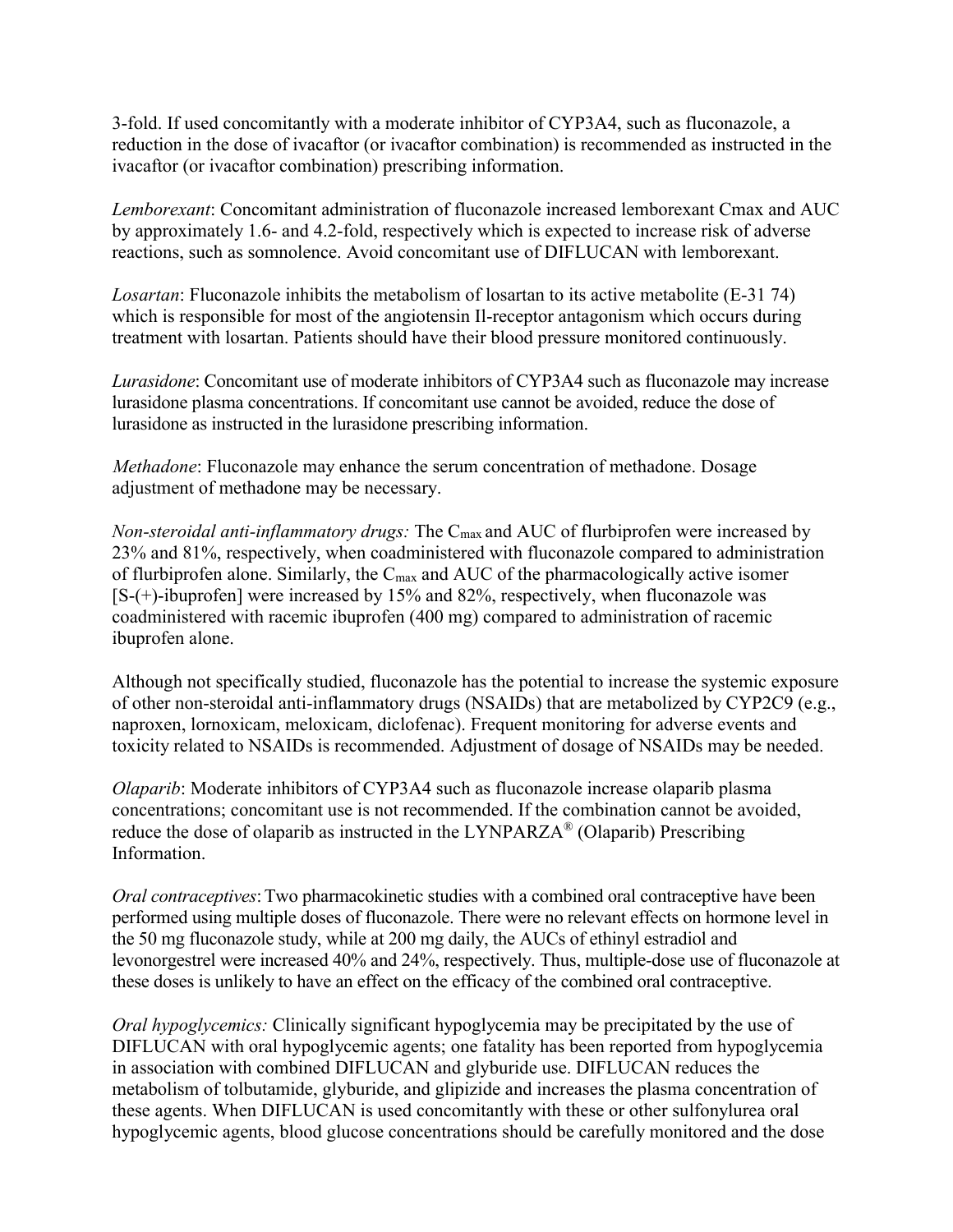of the sulfonylurea should be adjusted as necessary. (See **CLINICAL PHARMACOLOGY: Drug Interaction Studies**.)

*Phenytoin:* DIFLUCAN increases the plasma concentrations of phenytoin. Careful monitoring of phenytoin concentrations in patients receiving DIFLUCAN and phenytoin is recommended. (See **CLINICAL PHARMACOLOGY: Drug Interaction Studies**.)

*Pimozide*: Although not studied *in vitro* or *in vivo*, concomitant administration of fluconazole with pimozide may result in inhibition of pimozide metabolism. Increased pimozide plasma concentrations can lead to QT prolongation and rare occurrences of torsade de pointes. Coadministration of fluconazole and pimozide is contraindicated.

*Prednisone*: There was a case report that a liver-transplanted patient treated with prednisone developed acute adrenal cortex insufficiency when a 3 month therapy with fluconazole was discontinued. The discontinuation of fluconazole presumably caused an enhanced CYP3A4 activity which led to increased metabolism of prednisone. Patients on long-term treatment with fluconazole and prednisone should be carefully monitored for adrenal cortex insufficiency when fluconazole is discontinued.

*Quinidine:* Although not studied *in vitro* or *in vivo*, concomitant administration of fluconazole with quinidine may result in inhibition of quinidine metabolism. Use of quinidine has been associated with QT prolongation and rare occurrences of torsade de pointes. Coadministration of fluconazole and quinidine is contraindicated. (See **CONTRAINDICATIONS**.**)**

*Rifabutin:* There have been reports that an interaction exists when fluconazole is administered concomitantly with rifabutin, leading to increased serum levels of rifabutin up to 80%. There have been reports of uveitis in patients to whom fluconazole and rifabutin were coadministered. Patients receiving rifabutin and fluconazole concomitantly should be carefully monitored. (See **CLINICAL PHARMACOLOGY: Drug Interaction Studies**.)

*Rifampin:* Rifampin enhances the metabolism of concurrently administered DIFLUCAN. Depending on clinical circumstances, consideration should be given to increasing the dose of DIFLUCAN when it is administered with rifampin. (See **CLINICAL PHARMACOLOGY: Drug Interaction Studies**.)

*Saquinavir*: Fluconazole increases the AUC of saquinavir by approximately 50%, C<sub>max</sub> by approximately 55%, and decreases the clearance of saquinavir by approximately 50% due to inhibition of saquinavir's hepatic metabolism by CYP3A4 and inhibition of P-glycoprotein. Dosage adjustment of saquinavir may be necessary.

*Short-acting benzodiazepines:* Following oral administration of midazolam, fluconazole resulted in substantial increases in midazolam concentrations and psychomotor effects. This effect on midazolam appears to be more pronounced following oral administration of fluconazole than with fluconazole administered intravenously. If short-acting benzodiazepines, which are metabolized by the cytochrome P450 system, are concomitantly administered with fluconazole, consideration should be given to decreasing the benzodiazepine dosage, and the patients should be appropriately monitored. (See **CLINICAL PHARMACOLOGY: Drug Interaction Studies**.)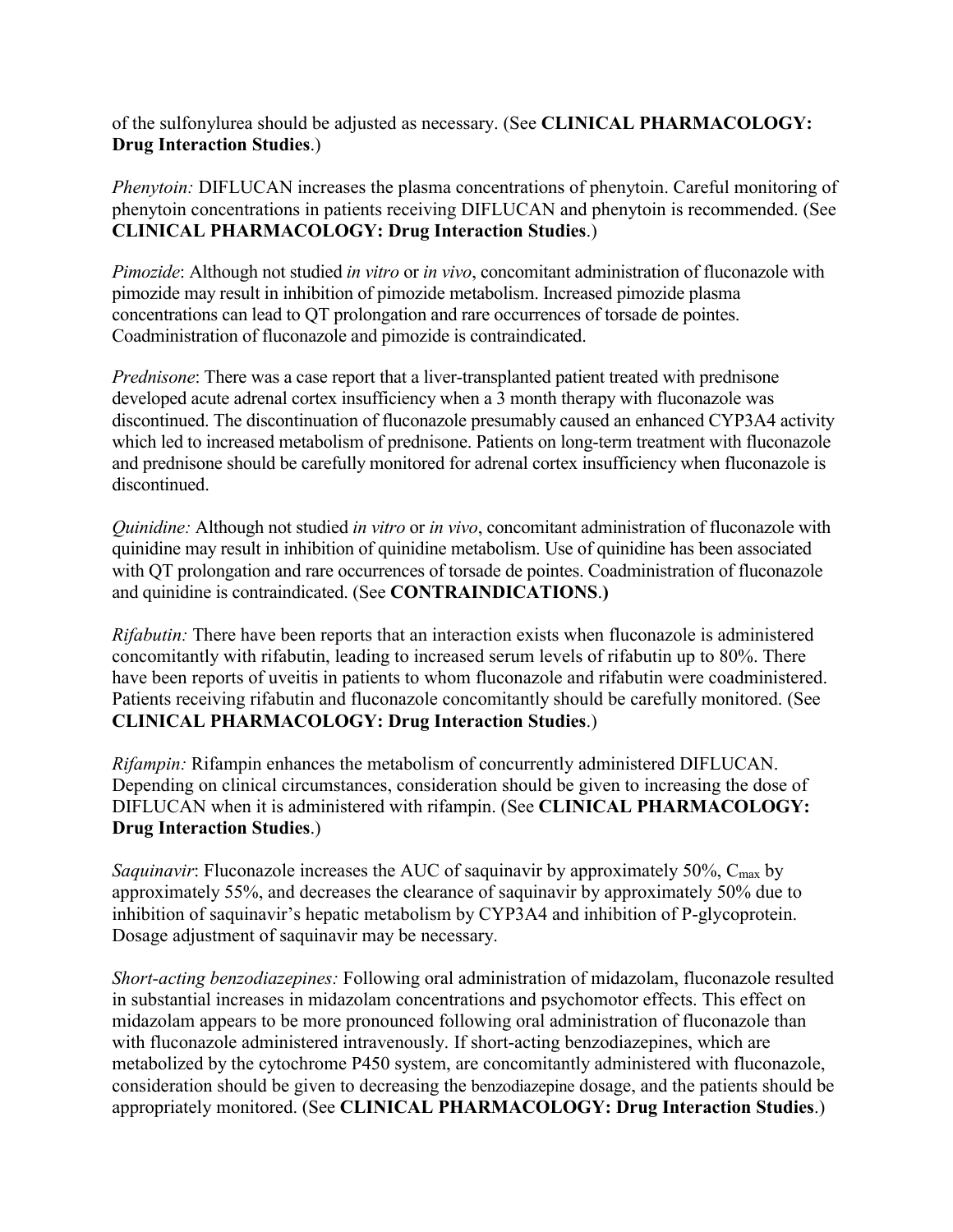*Sirolimus*: Fluconazole increases plasma concentrations of sirolimus presumably by inhibiting the metabolism of sirolimus via CYP3A4 and P-glycoprotein. This combination may be used with a dosage adjustment of sirolimus depending on the effect/concentration measurements.

*Tacrolimus:* Fluconazole may increase the serum concentrations of orally administered tacrolimus up to 5 times due to inhibition of tacrolimus metabolism through CYP3A4 in the intestines. No significant pharmacokinetic changes have been observed when tacrolimus is given intravenously. Increased tacrolimus levels have been associated with nephrotoxicity. Dosage of orally administered tacrolimus should be decreased depending on tacrolimus concentration. (See **CLINICAL PHARMACOLOGY: Drug Interaction Studies**.)

*Theophylline:* DIFLUCAN increases the serum concentrations of theophylline. Careful monitoring of serum theophylline concentrations in patients receiving DIFLUCAN and theophylline is recommended. (See **CLINICAL PHARMACOLOGY: Drug Interaction Studies**.)

*Tofacitinib:* Systemic exposure to tofacitinib is increased when tofacitinib is coadministered with fluconazole. Reduce the dose of tofacitinib when given concomitantly with fluconazole (i.e., from 5 mg twice daily to 5 mg once daily as instructed in the XELJANZ® [tofacitinib] label). (See **CLINICAL PHARMACOLOGY: Drug Interaction Studies.**)

*Tolvaptan*: Plasma exposure to tolvaptan is significantly increased (200% in AUC; 80% in C<sub>max</sub>) when tolvaptan, a CYP3A4 substrate, is coadministered with fluconazole, a moderate CYP3A4 inhibitor. This interaction may result in the risk of a significant increase in adverse reactions associated with tolvaptan, particularly significant diuresis, dehydration, and acute renal failure. If tolvaptan and fluconazole are concomitantly administered, the tolvaptan dose should be reduced as instructed in the tolvaptan prescribing information and the patient should be frequently monitored for any adverse reactions associated with tolvaptan.

*Triazolam:* Fluconazole increases the AUC of triazolam (single dose) by approximately 50%, C<sub>max</sub> by 20% to 32%, and increases t½ by 25% to 50 % due to the inhibition of metabolism of triazolam. Dosage adjustments of triazolam may be necessary.

*Vinca alkaloids*: Although not studied, fluconazole may increase the plasma levels of the vinca alkaloids (e.g., vincristine and vinblastine) and lead to neurotoxicity, which is possibly due to an inhibitory effect on CYP3A4.

*Vitamin A*: Based on a case report in one patient receiving combination therapy with all-trans-retinoid acid (an acid form of vitamin A) and fluconazole, central nervous system (CNS) related undesirable effects have developed in the form of pseudotumor cerebri, which disappeared after discontinuation of fluconazole treatment. This combination may be used but the incidence of CNS related undesirable effects should be borne in mind.

*Voriconazole:* Avoid concomitant administration of voriconazole and fluconazole. Monitoring for adverse events and toxicity related to voriconazole is recommended; especially, if voriconazole is started within 24 h after the last dose of fluconazole. (See **CLINICAL PHARMACOLOGY: Drug Interaction Studies.**)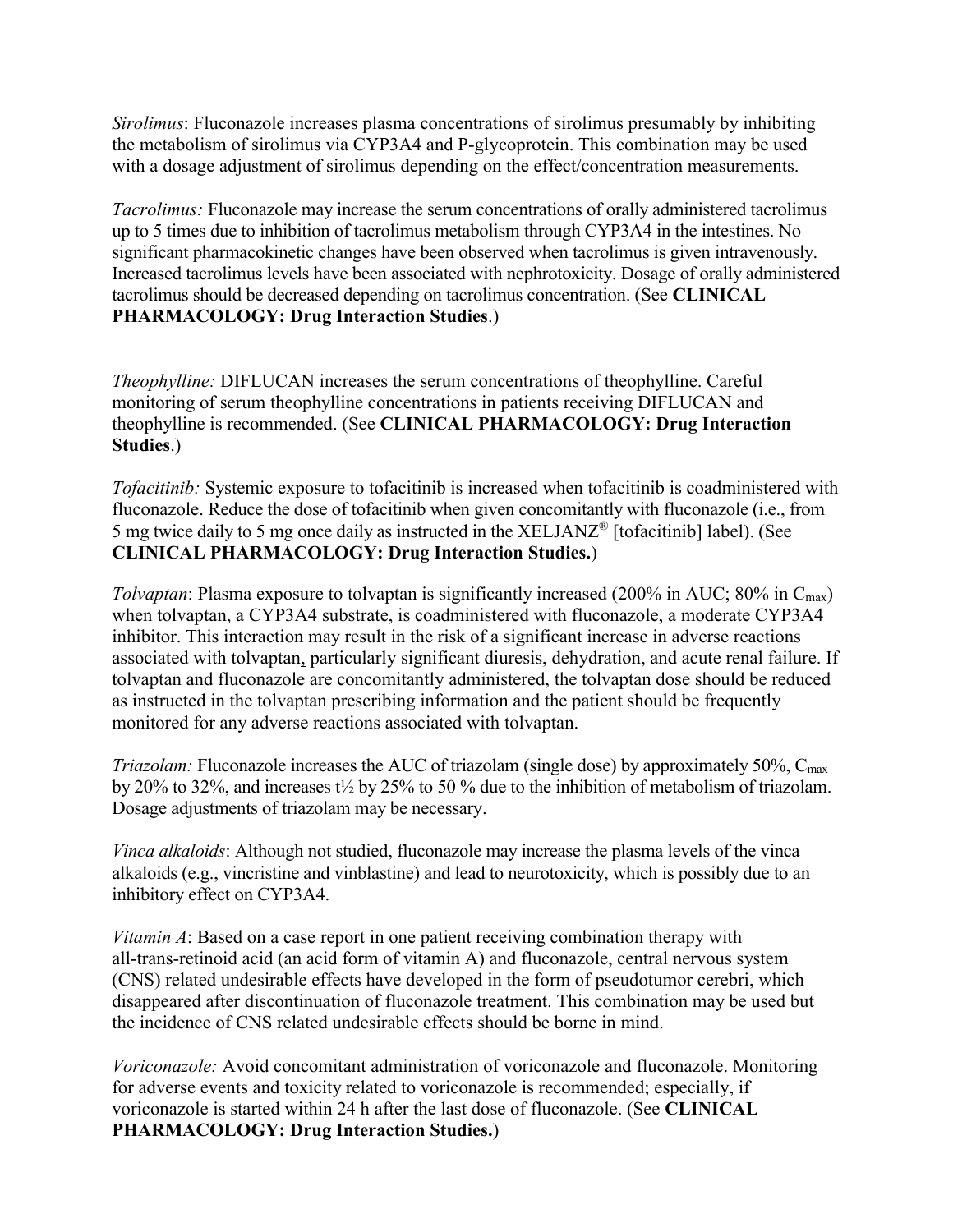Zidovudine: Fluconazole increases the C<sub>max</sub> and AUC of zidovudine by 84% and 74%, respectively, due to an approximately 45% decrease in oral zidovudine clearance. The half-life of zidovudine was likewise prolonged by approximately 128% following combination therapy with fluconazole. Patients receiving this combination should be monitored for the development of zidovudine-related adverse reactions. Dosage reduction of zidovudine may be considered.

Physicians should be aware that interaction studies with medications other than those listed in the **CLINICAL PHARMACOLOGY** section have not been conducted, but such interactions may occur.

# **Carcinogenesis, Mutagenesis, and Impairment of Fertility**

Fluconazole showed no evidence of carcinogenic potential in mice and rats treated orally for 24 months at doses of 2.5 mg/kg/day, 5 mg/kg/day, or 10 mg/kg/day (approximately 2 to 7 times the recommended human dose). Male rats treated with 5 mg/kg/day and 10 mg/kg/day had an increased incidence of hepatocellular adenomas.

Fluconazole, with or without metabolic activation, was negative in tests for mutagenicity in four strains of *S. typhimurium,* and in the mouse lymphoma L5178Y system. Cytogenetic studies *in vivo* (murine bone marrow cells, following oral administration of fluconazole) and *in vitro* (human lymphocytes exposed to fluconazole at 1000 mcg/mL) showed no evidence of chromosomal mutations.

Fluconazole did not affect the fertility of male or female rats treated orally with daily doses of 5 mg/kg, 10 mg/kg, or 20 mg/kg or with parenteral doses of 5 mg/kg, 25 mg/kg, or 75 mg/kg, although the onset of parturition was slightly delayed at 20 mg/kg PO. In an intravenous perinatal study in rats at 5 mg/kg, 20 mg/kg, and 40 mg/kg, dystocia and prolongation of parturition were observed in a few dams at 20 mg/kg (approximately 5 to 15 times the recommended human dose) and 40 mg/kg, but not at 5 mg/kg. The disturbances in parturition were reflected by a slight increase in the number of still born pups and decrease of neonatal survival at these dose levels. The effects on parturition in rats are consistent with the species specific estrogen-lowering property produced by high doses of fluconazole. Such a hormone change has not been observed in women treated with fluconazole. (See **CLINICAL PHARMACOLOGY**.)

## **Pregnancy**

## **Teratogenic Effects.**

Potential for Fetal Harm: Use in pregnancy should be avoided except in patients with severe or potentially life-threatening fungal infections in whom fluconazole may be used if the anticipated benefit outweighs the possible risk to the fetus. A few published case reports describe a pattern of distinct congenital anomalies in infants exposed *in utero* to high dose maternal fluconazole (400 to 800 mg/day) during most or all of the first trimester. These reported anomalies are similar to those seen in animal studies. Effective contraceptive measures should be considered in women of child-bearing potential who are being treated with DIFLUCAN 400 to 800 mg/day and should continue throughout the treatment period and for approximately 1 week (5 to 6 half-lives) after the final dose. If DIFLUCAN is used during pregnancy, or if the patient becomes pregnant while taking the drug, the patient should be informed of the potential hazard to the fetus. Spontaneous abortions and congenital abnormalities have been suggested as potential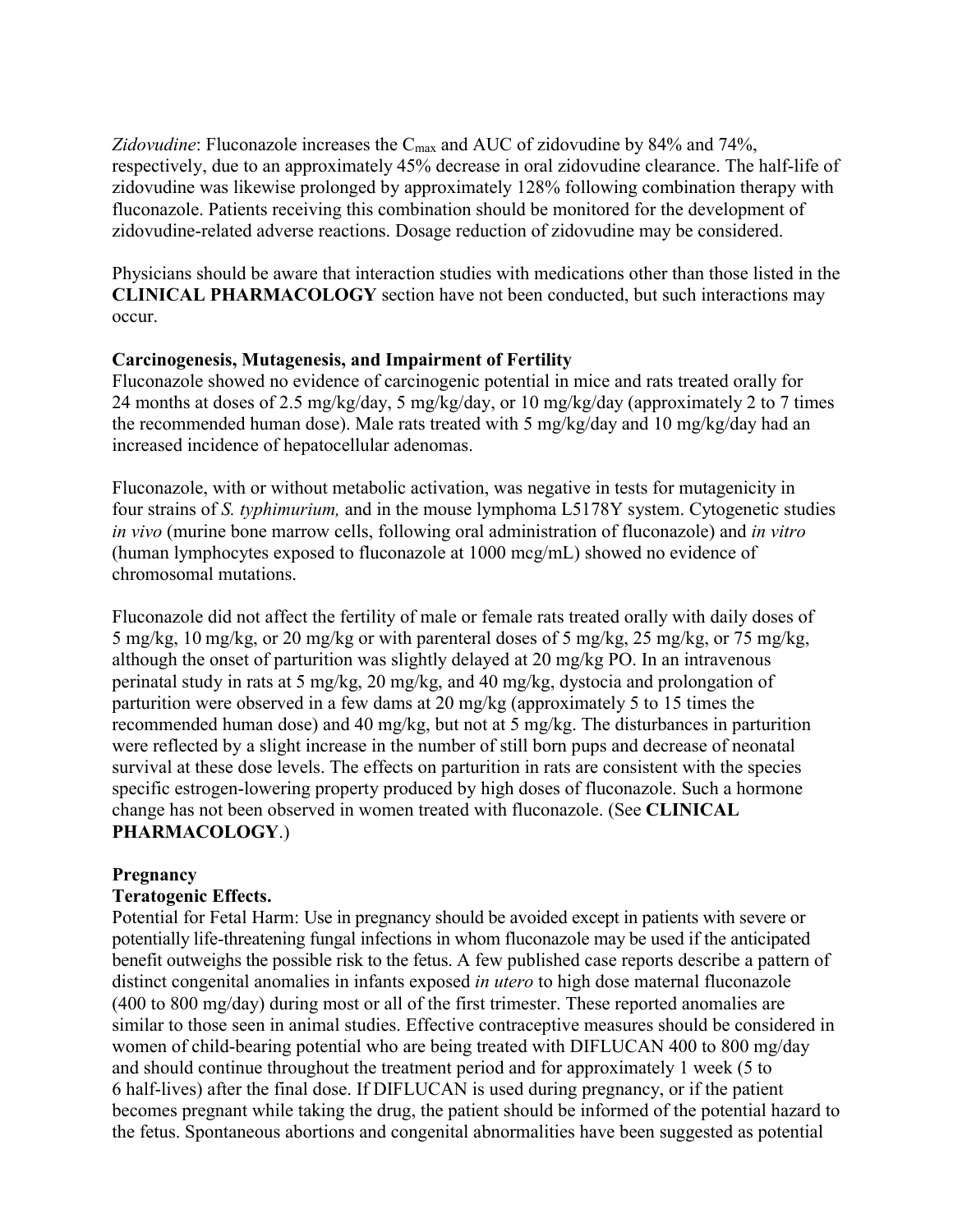risks associated with 150 mg of fluconazole as a single or repeated dose in the first trimester of pregnancy based on retrospective epidemiological studies. There are no adequate and well-controlled studies of DIFLUCAN in pregnant women. (See **WARNINGS**: **Potential for Fetal Harm**.)

# Human Data

Case reports describe a distinctive and rare pattern of birth defects among infants whose mothers received high-dose (400 to 800 mg/day) fluconazole during most or all of the first trimester of pregnancy. The features seen in these infants include brachycephaly, abnormal facies, abnormal calvarial development, cleft palate, femoral bowing, thin ribs and long bones, arthrogryposis, and congenital heart disease. These effects are similar to those seen in animal studies.

Epidemiological studies suggest a potential risk of spontaneous abortion and congenital abnormalities in infants whose mothers were treated with 150 mg of fluconazole as a single or repeated dose in the first trimester, but these epidemiological studies have limitations and these findings have not been confirmed in controlled clinical trials.

# Animal Data

Fluconazole was administered orally to pregnant rabbits during organogenesis in two studies at doses of 5 mg/kg, 10 mg/kg, and 20 mg/kg and at 5 mg/kg, 25 mg/kg, and 75 mg/kg, respectively. Maternal weight gain was impaired at all dose levels (approximately 0.25 to 4 times the 400 mg clinical dose based on body surface area [BSA] comparison), and abortions occurred at 75 mg/kg (approximately 4 times the 400 mg clinical dose based on BSA); no adverse fetal effects were observed.

In several studies in which pregnant rats received fluconazole orally during organogenesis, maternal weight gain was impaired and placental weights were increased at 25 mg/kg. There were no fetal effects at 5 mg/kg or 10 mg/kg; increases in fetal anatomical variants (supernumerary ribs, renal pelvis dilation) and delays in ossification were observed at 25 mg/kg and 50 mg/kg and higher doses. At doses ranging from 80 to 320 mg/kg (approximately 2 to 8 times the 400 mg clinical dose based on BSA), embryolethality in rats was increased and fetal abnormalities included wavy ribs, cleft palate, and abnormal craniofacial ossification. These effects are consistent with the inhibition of estrogen synthesis in rats and may be a result of known effects of lowered estrogen on pregnancy, organogenesis, and parturition.

## **Nursing Mothers**

Fluconazole was present in low levels in breast milk following administration of a single 150 mg dose, based on data from a study in 10 breastfeeding women who temporarily or permanently discontinued breastfeeding 5 days to 19 months postpartum. The estimated daily infant dose of fluconazole from breast milk (assuming mean milk consumption of 150 mL/kg/day) based on the mean peak milk concentration (2.61 mcg/mL [range: 1.57 to 3.65 mcg/mL] at 5.2 hours post-dose) was 0.39 mg/kg/day, which is approximately 13% of the recommended pediatric dose for oropharyngeal candidiasis. (Labeled pediatric dose is 6 mg/kg/day on the first day followed by 3 mg/kg/day; estimated infant dose is 13% of 3 mg/kg/day maintenance dose). There are no data on fluconazole levels in milk after repeated use or after high-dose fluconazole. A published survey of 96 breastfeeding women who were treated with fluconazole 150 mg every other day (average of 7.3 capsules [range 1 to 29 capsules]) for lactation-associated candida of the breasts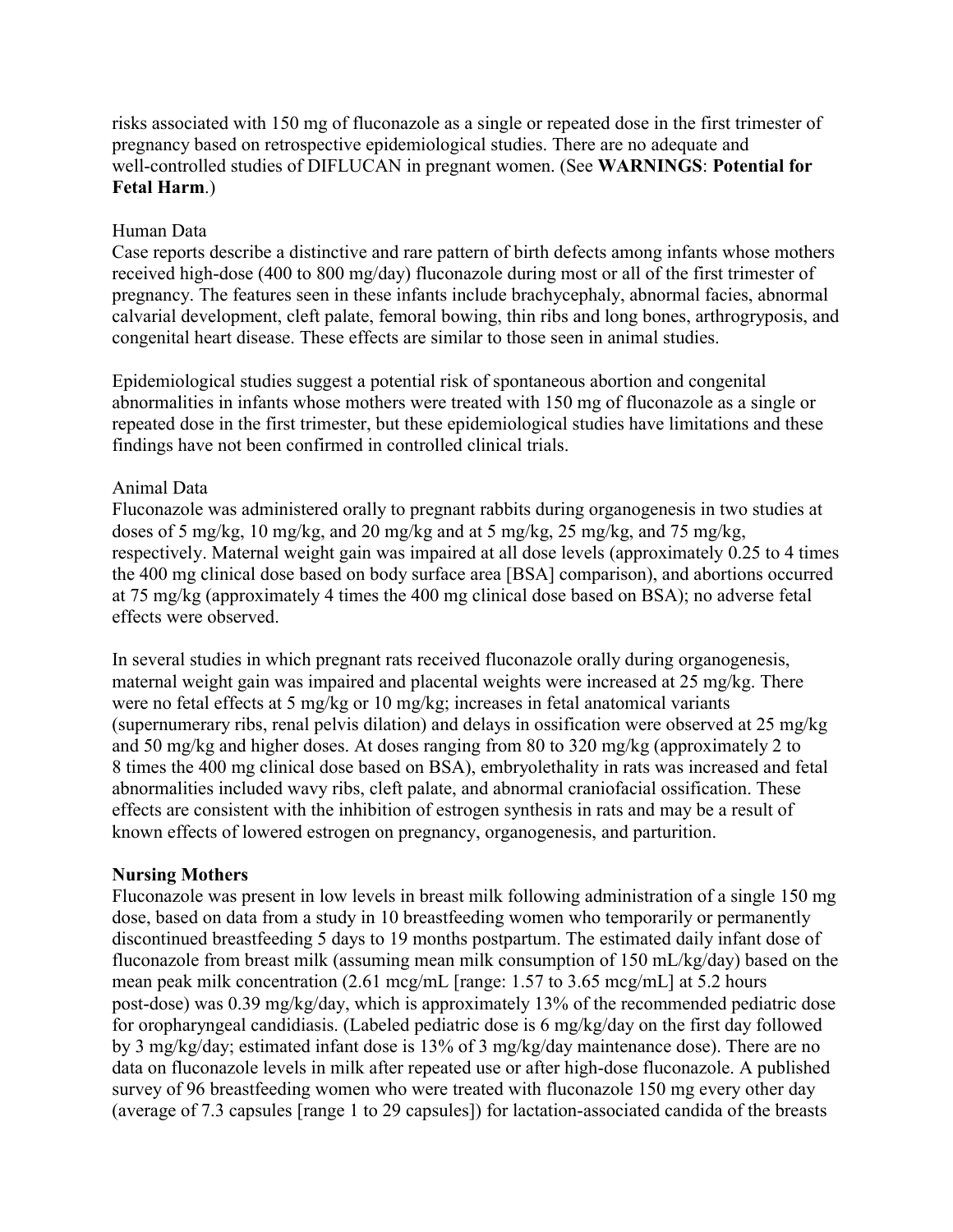reported no serious adverse reactions in infants. Caution should be exercised when DIFLUCAN is administered to a nursing woman.

# **Pediatric Use**

An open-label, randomized, controlled trial has shown DIFLUCAN to be effective in the treatment of oropharyngeal candidiasis in children 6 months to 13 years of age. (See **CLINICAL STUDIES**.)

The use of DIFLUCAN in children with cryptococcal meningitis, *Candida* esophagitis, or systemic *Candida* infections is supported by the efficacy shown for these indications in adults and by the results from several small noncomparative pediatric clinical studies. In addition, pharmacokinetic studies in children (See **CLINICAL PHARMACOLOGY**) have established a dose proportionality between children and adults. (See **DOSAGE AND ADMINISTRATION**.)

In a noncomparative study of children with serious systemic fungal infections, most of which were candidemia, the effectiveness of DIFLUCAN was similar to that reported for the treatment of candidemia in adults. Of 17 subjects with culture-confirmed candidemia, 11 of 14 (79%) with baseline symptoms (3 were asymptomatic) had a clinical cure; 13/15 (87%) of evaluable patients had a mycologic cure at the end of treatment but two of these patients relapsed at 10 and 18 days, respectively, following cessation of therapy.

The efficacy of DIFLUCAN for the suppression of cryptococcal meningitis was successful in 4 of 5 children treated in a compassionate-use study of fluconazole for the treatment of life-threatening or serious mycosis. There is no information regarding the efficacy of fluconazole for primary treatment of cryptococcal meningitis in children.

The safety profile of DIFLUCAN in children has been studied in 577 children ages 1 day to 17 years who received doses ranging from 1 to 15 mg/kg/day for 1 to 1,616 days. (See **ADVERSE REACTIONS**.)

Efficacy of DIFLUCAN has not been established in infants less than 6 months of age. (See **CLINICAL PHARMACOLOGY**.) A small number of patients (29) ranging in age from 1 day to 6 months have been treated safely with DIFLUCAN.

# **Geriatric Use**

In non-AIDS patients, side effects possibly related to fluconazole treatment were reported in fewer patients aged 65 and older (9%,  $n = 339$ ) than for younger patients (14%,  $n = 2240$ ). However, there was no consistent difference between the older and younger patients with respect to individual side effects. Of the most frequently reported  $(>1%)$  side effects, rash, vomiting, and diarrhea occurred in greater proportions of older patients. Similar proportions of older patients (2.4%) and younger patients (1.5%) discontinued fluconazole therapy because of side effects. In post-marketing experience, spontaneous reports of anemia and acute renal failure were more frequent among patients 65 years of age or older than in those between 12 and 65 years of age. Because of the voluntary nature of the reports and the natural increase in the incidence of anemia and renal failure in the elderly, it is however not possible to establish a causal relationship to drug exposure.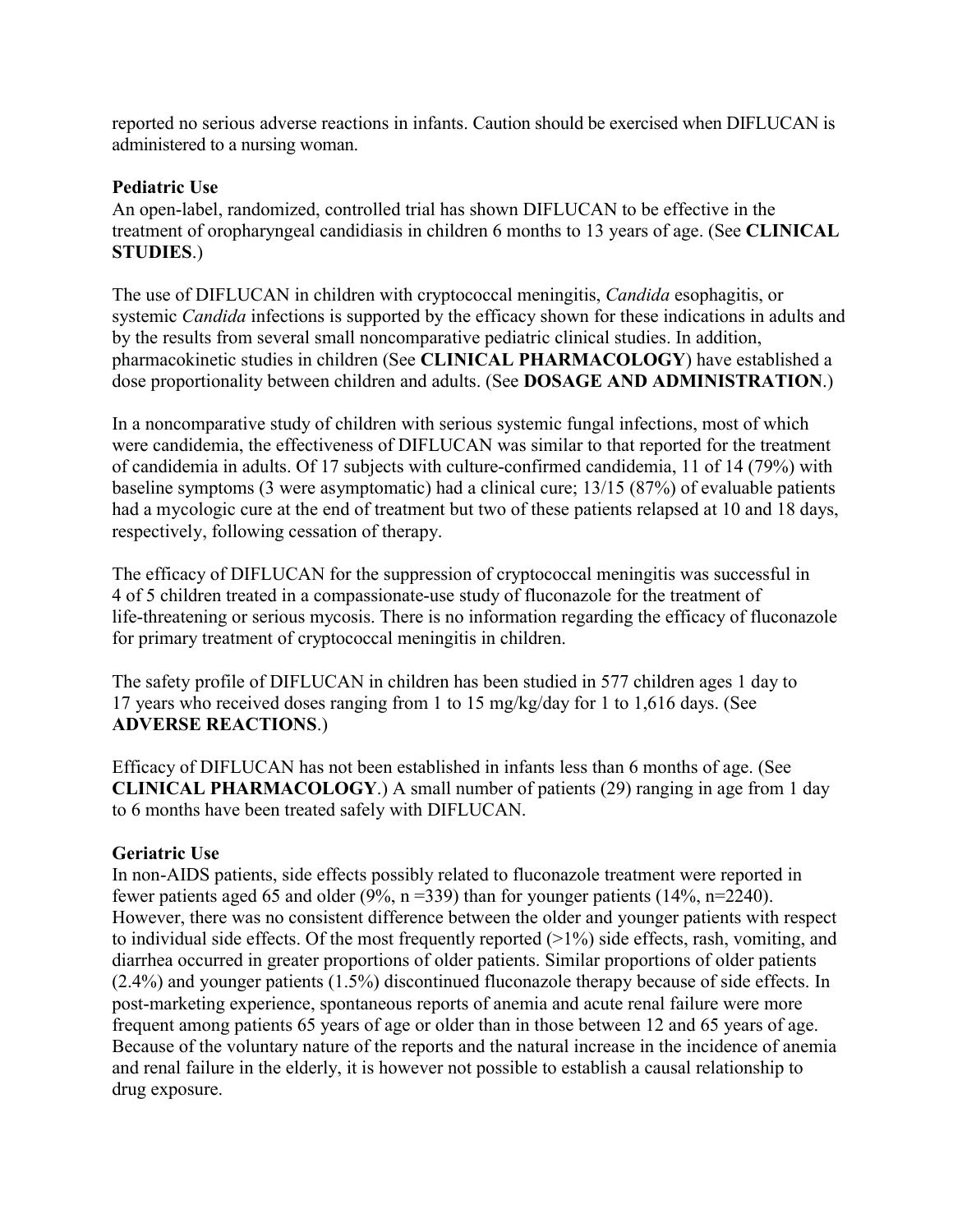Controlled clinical trials of fluconazole did not include sufficient numbers of patients aged 65 and older to evaluate whether they respond differently from younger patients in each indication. Other reported clinical experience has not identified differences in responses between the elderly and younger patients.

Fluconazole is primarily cleared by renal excretion as unchanged drug. Because elderly patients are more likely to have decreased renal function, care should be taken to adjust dose based on creatinine clearance. It may be useful to monitor renal function. (See **CLINICAL PHARMACOLOGY** and **DOSAGE AND ADMINISTRATION**.)

# **ADVERSE REACTIONS**

DIFLUCAN is generally well tolerated.

In some patients, particularly those with serious underlying diseases such as AIDS and cancer, changes in renal and hematological function test results and hepatic abnormalities have been observed during treatment with fluconazole and comparative agents, but the clinical significance and relationship to treatment is uncertain.

# **In Patients Receiving a Single Dose for Vaginal Candidiasis:**

During comparative clinical studies conducted in the United States, 448 patients with vaginal candidiasis were treated with DIFLUCAN, 150 mg single dose. The overall incidence of side effects possibly related to DIFLUCAN was 26%. In 422 patients receiving active comparative agents, the incidence was 16%. The most common treatment-related adverse events reported in the patients who received 150 mg single dose fluconazole for vaginitis were headache (13%), nausea (7%), and abdominal pain (6%). Other side effects reported with an incidence equal to or greater than 1% included diarrhea (3%), dyspepsia (1%), dizziness (1%), and taste perversion (1%). Most of the reported side effects were mild to moderate in severity. Rarely, angioedema and anaphylactic reaction have been reported in marketing experience.

## **In Patients Receiving Multiple Doses for Other Infections:**

Sixteen percent of over 4000 patients treated with DIFLUCAN (fluconazole) in clinical trials of 7 days or more experienced adverse events. Treatment was discontinued in 1.5% of patients due to adverse clinical events and in 1.3% of patients due to laboratory test abnormalities.

Clinical adverse events were reported more frequently in HIV infected patients (21%) than in non-HIV infected patients (13%); however, the patterns in HIV infected and non-HIV infected patients were similar. The proportions of patients discontinuing therapy due to clinical adverse events were similar in the two groups (1.5%).

The following treatment-related clinical adverse events occurred at an incidence of 1% or greater in 4048 patients receiving DIFLUCAN for 7 or more days in clinical trials: nausea 3.7%, headache 1.9%, skin rash 1.8%, vomiting 1.7%, abdominal pain 1.7%, and diarrhea 1.5%.

*Hepato-biliary:* In combined clinical trials and marketing experience, there have been rare cases of serious hepatic reactions during treatment with DIFLUCAN. (See **WARNINGS**.) The spectrum of these hepatic reactions has ranged from mild transient elevations in transaminases to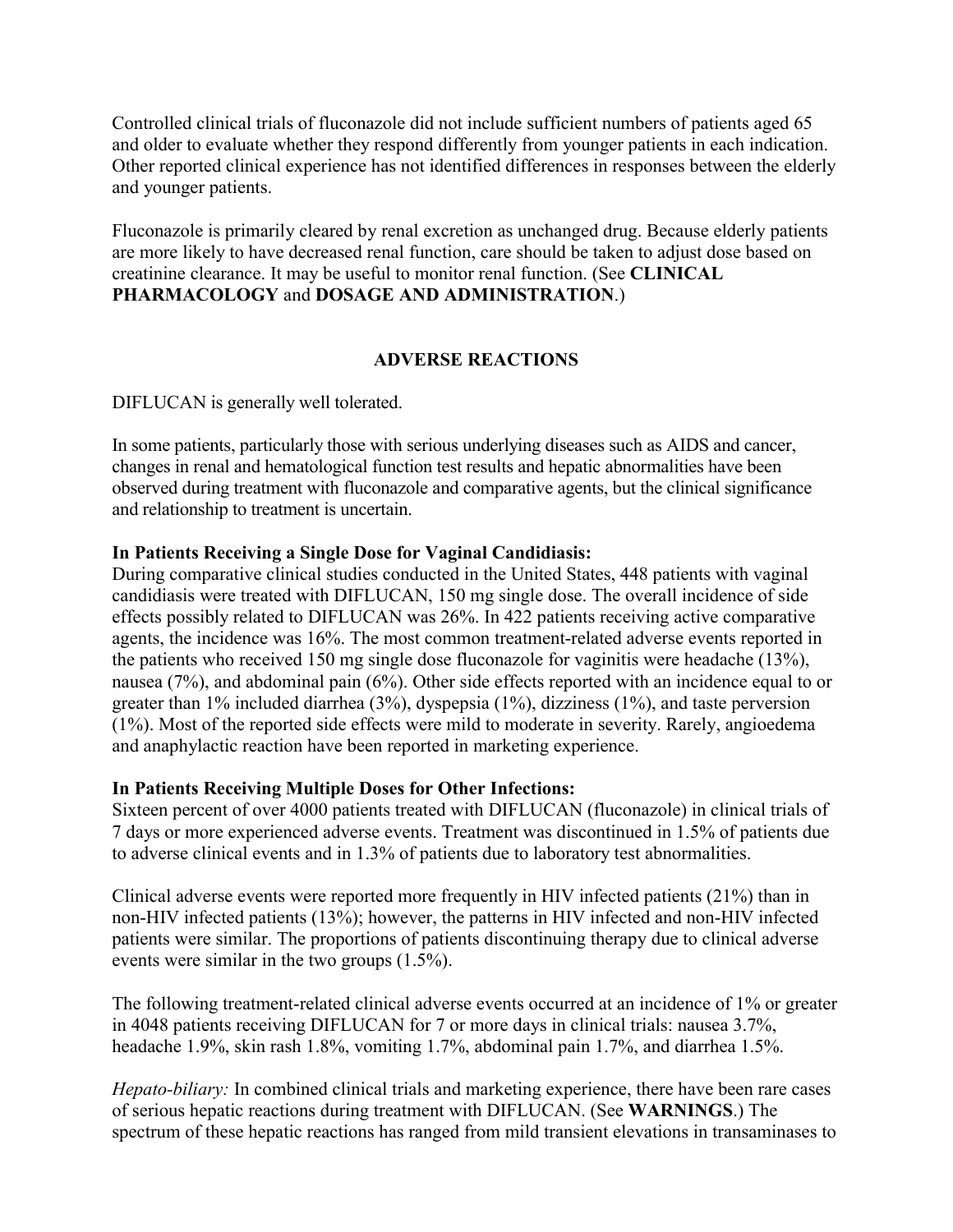clinical hepatitis, cholestasis and fulminant hepatic failure, including fatalities. Instances of fatal hepatic reactions were noted to occur primarily in patients with serious underlying medical conditions (predominantly AIDS or malignancy) and often while taking multiple concomitant medications. Transient hepatic reactions, including hepatitis and jaundice, have occurred among patients with no other identifiable risk factors. In each of these cases, liver function returned to baseline on discontinuation of DIFLUCAN.

In two comparative trials evaluating the efficacy of DIFLUCAN for the suppression of relapse of cryptococcal meningitis, a statistically significant increase was observed in median AST (SGOT) levels from a baseline value of 30 IU/L to 41 IU/L in one trial and 34 IU/L to 66 IU/L in the other. The overall rate of serum transaminase elevations of more than 8 times the upper limit of normal was approximately 1% in fluconazole-treated patients in clinical trials. These elevations occurred in patients with severe underlying disease, predominantly AIDS or malignancies, most of whom were receiving multiple concomitant medications, including many known to be hepatotoxic. The incidence of abnormally elevated serum transaminases was greater in patients taking DIFLUCAN concomitantly with one or more of the following medications: rifampin, phenytoin, isoniazid, valproic acid, or oral sulfonylurea hypoglycemic agents.

## **Post-Marketing Experience**

In addition, the following adverse events have occurred during post-marketing experience.

*Immunologic:* In rare cases, anaphylaxis (including angioedema, face edema and pruritus) has been reported.

*Body as a Whole*: Asthenia, fatigue, fever, malaise.

*Cardiovascular:* QT prolongation, torsade de pointes. (See **PRECAUTIONS**.)

*Central Nervous System:* Seizures, dizziness.

*Hematopoietic* and *Lymphatic:* Leukopenia, including neutropenia and agranulocytosis, thrombocytopenia.

*Metabolic:* Hypercholesterolemia, hypertriglyceridemia, hypokalemia.

*Gastrointestinal*: Cholestasis, dry mouth, hepatocellular damage, dyspepsia, vomiting.

*Other Senses*: Taste perversion.

*Musculoskeletal System:* myalgia.

*Nervous System:* Insomnia, paresthesia, somnolence, tremor, vertigo.

*Skin and Appendages*: Acute generalized exanthematous pustulosis, drug eruption including fixed drug eruption, increased sweating, exfoliative skin disorders including Stevens-Johnson syndrome and toxic epidermal necrolysis, drug reaction with eosinophilia and systemic symptoms (DRESS) (See **WARNINGS**), alopecia.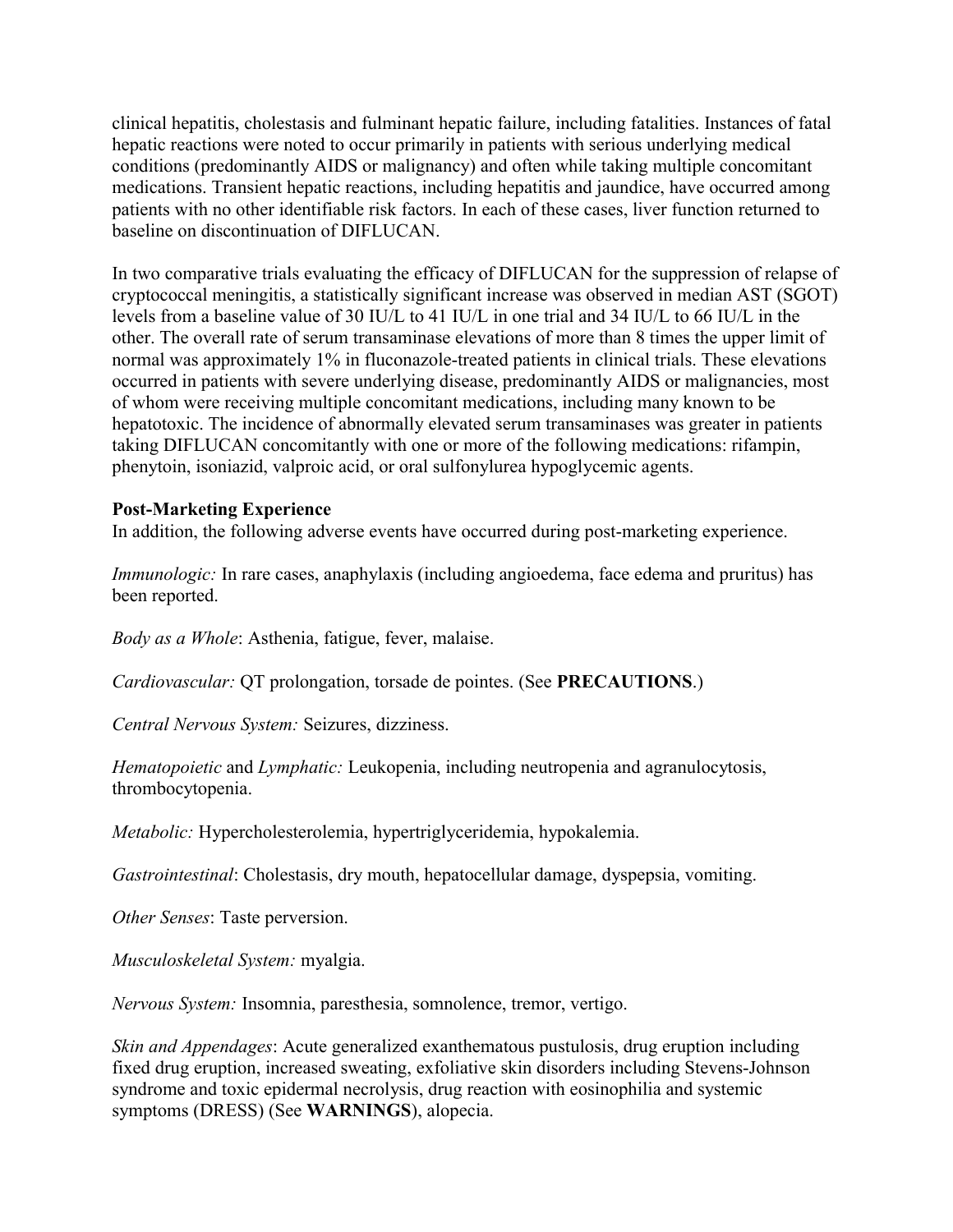## **Adverse Reactions in Children:**

The pattern and incidence of adverse events and laboratory abnormalities recorded during pediatric clinical trials are comparable to those seen in adults.

In Phase II/III clinical trials conducted in the United States and in Europe, 577 pediatric patients, ages 1 day to 17 years were treated with DIFLUCAN at doses up to 15 mg/kg/day for up to 1,616 days. Thirteen percent of children experienced treatment-related adverse events. The most commonly reported events were vomiting (5%), abdominal pain (3%), nausea (2%), and diarrhea (2%). Treatment was discontinued in 2.3% of patients due to adverse clinical events and in 1.4% of patients due to laboratory test abnormalities. The majority of treatment-related laboratory abnormalities were elevations of transaminases or alkaline phosphatase.

| <b>Percentage of Patients With Treatment-Related Side Effects</b> |                    |                           |
|-------------------------------------------------------------------|--------------------|---------------------------|
|                                                                   | <b>Fluconazole</b> | <b>Comparative Agents</b> |
|                                                                   | $(N=577)$          | $(N=451)$                 |
| With any side effect                                              | 13.0               | 9.3                       |
| Vomiting                                                          | 5.4                | 5.1                       |
| Abdominal pain                                                    | 2.8                | 1.6                       |
| Nausea                                                            | 2.3                | 1.6                       |
| Diarrhea                                                          | 2.1                | 2.2                       |
|                                                                   |                    |                           |

# **OVERDOSAGE**

There have been reports of overdose with fluconazole accompanied by hallucination and paranoid behavior.

In the event of overdose, symptomatic treatment (with supportive measures and gastric lavage if clinically indicated) should be instituted.

Fluconazole is largely excreted in urine. A 3-hour hemodialysis session decreases plasma levels by approximately 50%.

In mice and rats receiving very high doses of fluconazole, clinical effects in both species included decreased motility and respiration, ptosis, lacrimation, salivation, urinary incontinence, loss of righting reflex, and cyanosis; death was sometimes preceded by clonic convulsions.

# **DOSAGE AND ADMINISTRATION**

#### *Dosage and Administration in Adults:* **Single Dose**

*Vaginal candidiasis:* The recommended dosage of DIFLUCAN for vaginal candidiasis is 150 mg as a single oral dose.

# **Multiple Dose**

SINCE ORAL ABSORPTION IS RAPID AND ALMOST COMPLETE, THE DAILY DOSE OF DIFLUCAN (FLUCONAZOLE) IS THE SAME FOR ORAL (TABLETS AND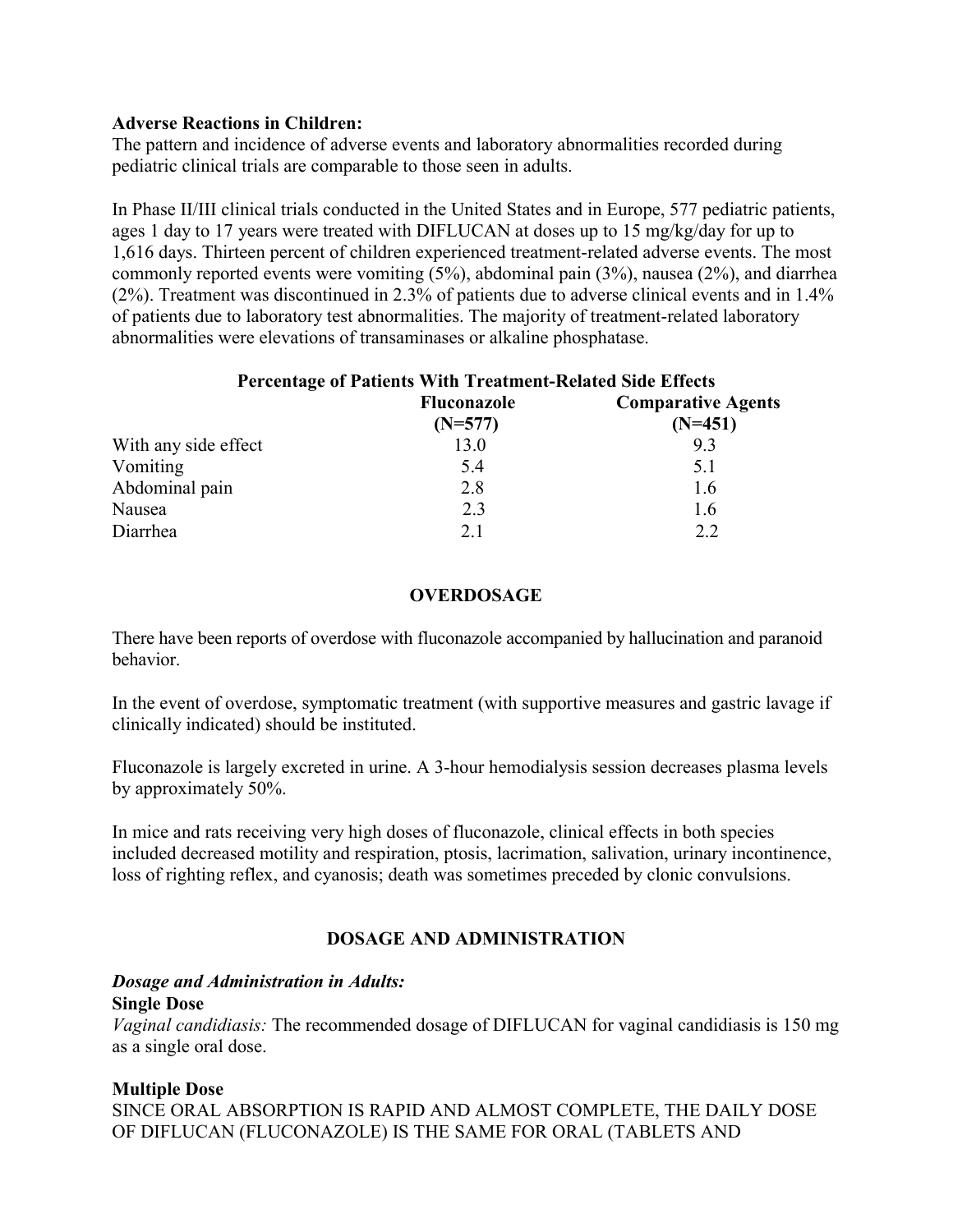SUSPENSION) AND INTRAVENOUS ADMINISTRATION. In general, a loading dose of twice the daily dose is recommended on the first day of therapy to result in plasma concentrations close to steady-state by the second day of therapy.

The daily dose of DIFLUCAN for the treatment of infections other than vaginal candidiasis should be based on the infecting organism and the patient's response to therapy. Treatment should be continued until clinical parameters or laboratory tests indicate that active fungal infection has subsided. An inadequate period of treatment may lead to recurrence of active infection. Patients with AIDS and cryptococcal meningitis or recurrent oropharyngeal candidiasis usually require maintenance therapy to prevent relapse.

*Oropharyngeal candidiasis:* The recommended dosage of DIFLUCAN for oropharyngeal candidiasis is 200 mg on the first day, followed by 100 mg once daily. Clinical evidence of oropharyngeal candidiasis generally resolves within several days, but treatment should be continued for at least 2 weeks to decrease the likelihood of relapse.

*Esophageal candidiasis:* The recommended dosage of DIFLUCAN for esophageal candidiasis is 200 mg on the first day, followed by 100 mg once daily. Doses up to 400 mg/day may be used, based on medical judgment of the patient's response to therapy. Patients with esophageal candidiasis should be treated for a minimum of three weeks and for at least two weeks following resolution of symptoms.

*Systemic Candida infections:* For systemic *Candida* infections including candidemia, disseminated candidiasis, and pneumonia, optimal therapeutic dosage and duration of therapy have not been established. In open, noncomparative studies of small numbers of patients, doses of up to 400 mg daily have been used.

*Urinary tract infections and peritonitis:* For the treatment of *Candida* urinary tract infections and peritonitis, daily doses of 50 to 200 mg have been used in open, noncomparative studies of small numbers of patients.

*Cryptococcal meningitis:* The recommended dosage for treatment of acute cryptococcal meningitis is 400 mg on the first day, followed by 200 mg once daily. A dosage of 400 mg once daily may be used, based on medical judgment of the patient's response to therapy. The recommended duration of treatment for initial therapy of cryptococcal meningitis is 10 to 12 weeks after the cerebrospinal fluid becomes culture negative. The recommended dosage of DIFLUCAN for suppression of relapse of cryptococcal meningitis in patients with AIDS is 200 mg once daily.

*Prophylaxis in patients undergoing bone marrow transplantation:* The recommended DIFLUCAN daily dosage for the prevention of candidiasis in patients undergoing bone marrow transplantation is 400 mg, once daily. Patients who are anticipated to have severe granulocytopenia (less than 500 neutrophils cells/mm<sup>3</sup>) should start DIFLUCAN prophylaxis several days before the anticipated onset of neutropenia, and continue for 7 days after the neutrophil count rises above 1000 cells/mm<sup>3</sup>.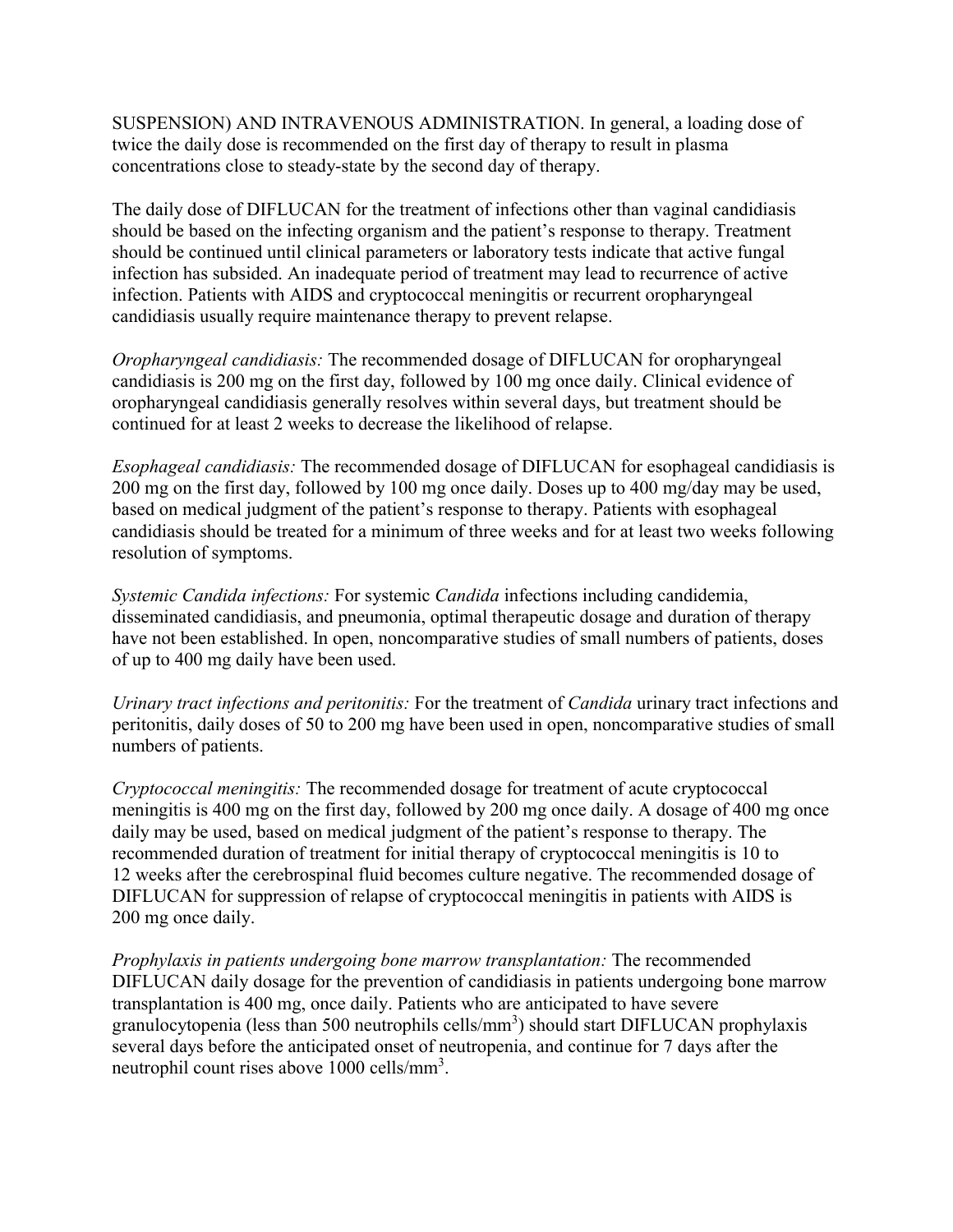## *Dosage and Administration in Children:*

The following dose equivalency scheme should generally provide equivalent exposure in pediatric and adult patients:

| <b>Pediatric Patients</b> | <b>Adults</b>    |
|---------------------------|------------------|
| $3 \text{ mg/kg}$         | $100 \text{ mg}$ |
| $6 \text{ mg/kg}$         | $200 \text{ mg}$ |
| $12*$ mg/kg               | $400 \text{ mg}$ |

\* Some older children may have clearances similar to that of adults. Absolute doses exceeding 600 mg/day are not recommended.

Experience with DIFLUCAN in neonates is limited to pharmacokinetic studies in premature newborns. (See **CLINICAL PHARMACOLOGY**.) Based on the prolonged half-life seen in premature newborns (gestational age 26 to 29 weeks), these children, in the first two weeks of life, should receive the same dosage (mg/kg) as in older children, but administered every 72 hours. After the first two weeks, these children should be dosed once daily. No information regarding DIFLUCAN pharmacokinetics in full-term newborns is available.

*Oropharyngeal candidiasis:* The recommended dosage of DIFLUCAN for oropharyngeal candidiasis in children is 6 mg/kg on the first day, followed by 3 mg/kg once daily. Treatment should be administered for at least 2 weeks to decrease the likelihood of relapse.

*Esophageal candidiasis:* For the treatment of esophageal candidiasis, the recommended dosage of DIFLUCAN in children is 6 mg/kg on the first day, followed by 3 mg/kg once daily. Doses up to 12 mg/kg/day may be used, based on medical judgment of the patient's response to therapy. Patients with esophageal candidiasis should be treated for a minimum of three weeks and for at least 2 weeks following the resolution of symptoms.

*Systemic Candida infections:* For the treatment of candidemia and disseminated *Candida* infections, daily doses of 6 to 12 mg/kg/day have been used in an open, noncomparative study of a small number of children.

*Cryptococcal meningitis:* For the treatment of acute cryptococcal meningitis, the recommended dosage is 12 mg/kg on the first day, followed by 6 mg/kg once daily. A dosage of 12 mg/kg once daily may be used, based on medical judgment of the patient's response to therapy. The recommended duration of treatment for initial therapy of cryptococcal meningitis is 10 to 12 weeks after the cerebrospinal fluid becomes culture negative. For suppression of relapse of cryptococcal meningitis in children with AIDS, the recommended dose of DIFLUCAN is 6 mg/kg once daily.

# *Dosage In Patients With Impaired Renal Function:*

Fluconazole is cleared primarily by renal excretion as unchanged drug. There is no need to adjust single dose therapy for vaginal candidiasis because of impaired renal function. In patients with impaired renal function who will receive multiple doses of DIFLUCAN, an initial loading dose of 50 mg to 400 mg should be given. After the loading dose, the daily dose (according to indication) should be based on the following table: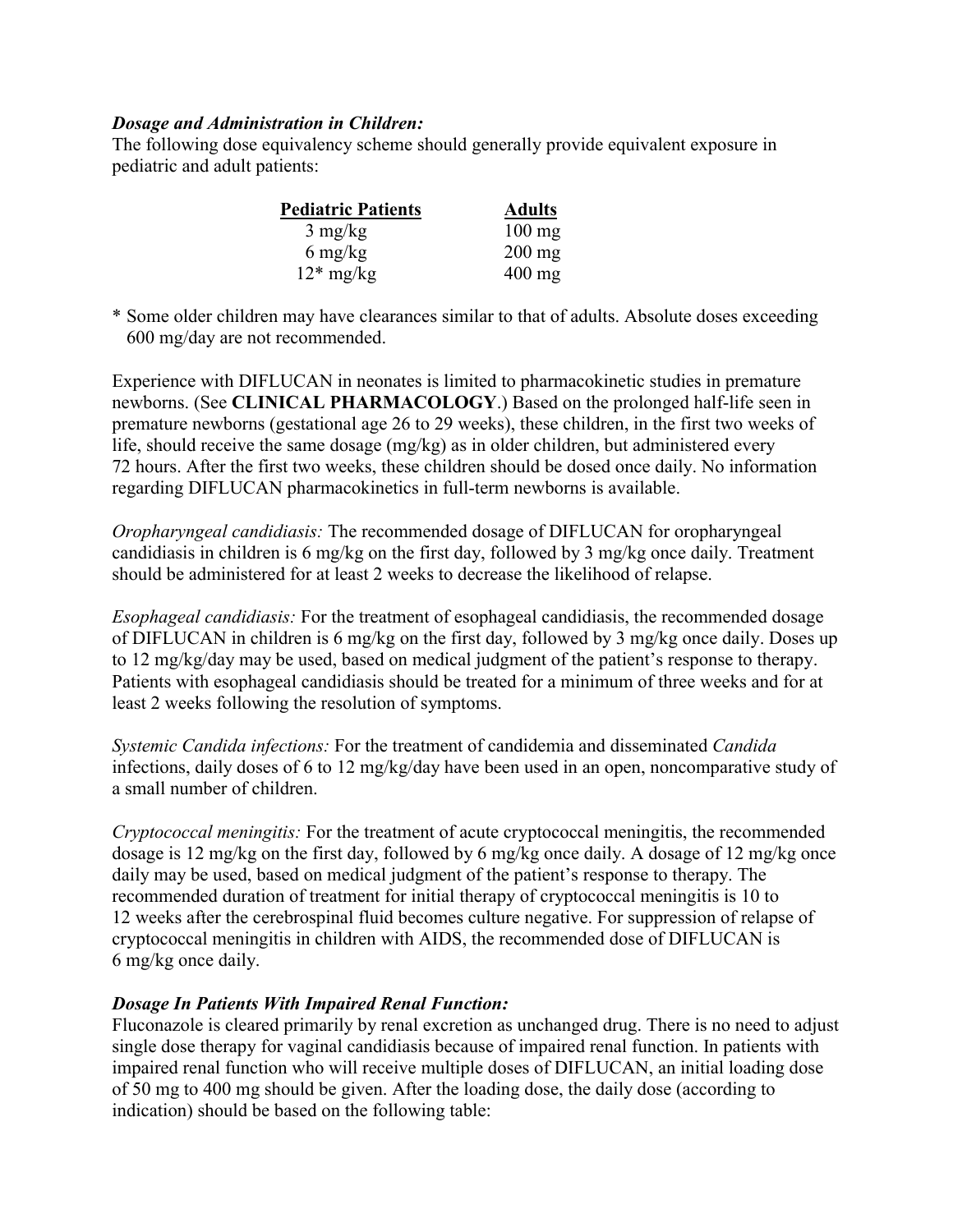| <b>Creatinine Clearance (mL/min)</b> | <b>Recommended Dose (%)</b>  |
|--------------------------------------|------------------------------|
| >50                                  | 100                          |
| $\leq$ 50 (no dialysis)              | 50                           |
| Hemodialysis                         | 100% after each hemodialysis |

Patients on hemodialysis should receive 100% of the recommended dose after each hemodialysis; on non-dialysis days, patients should receive a reduced dose according to their creatinine clearance.

These are suggested dose adjustments based on pharmacokinetics following administration of multiple doses. Further adjustment may be needed depending upon clinical condition.

When serum creatinine is the only measure of renal function available, the following formula (based on sex, weight, and age of the patient) should be used to estimate the creatinine clearance in adults:

Males: Weight  $(kg) \times (140 - age)$  $72 \times$  serum creatinine (mg/100 mL)

Females:  $0.85 \times$  above value

Although the pharmacokinetics of fluconazole has not been studied in children with renal insufficiency, dosage reduction in children with renal insufficiency should parallel that recommended for adults. The following formula may be used to estimate creatinine clearance in children:

 $K \times$  linear length or height (cm) serum creatinine (mg/100 mL)

(Where K=0.55 for children older than 1 year and 0.45 for infants.)

## **Administration**

DIFLUCAN is administered orally. DIFLUCAN can be taken with or without food.

## **Directions for Mixing the Oral Suspension**

Prepare a suspension at time of dispensing as follows: tap bottle until all the powder flows freely. To reconstitute, add 24 mL of distilled water or Purified Water (USP) to fluconazole bottle and shake vigorously to suspend powder. Each bottle will deliver 35 mL of suspension. The concentrations of the reconstituted suspensions are as follows:

| <b>Fluconazole Content per Bottle</b> | <b>Concentration of Reconstituted Suspension</b> |
|---------------------------------------|--------------------------------------------------|
| $350 \text{ mg}$                      | $10 \text{ mg/mL}$                               |
| $1400$ mg                             | $40 \text{ mg/mL}$                               |

Note: Shake oral suspension well before using. Store reconstituted suspension between  $30^{\circ}$ C (86 $^{\circ}$ F) and  $5^{\circ}$ C (41 $^{\circ}$ F) and discard unused portion after 2 weeks. Protect from freezing.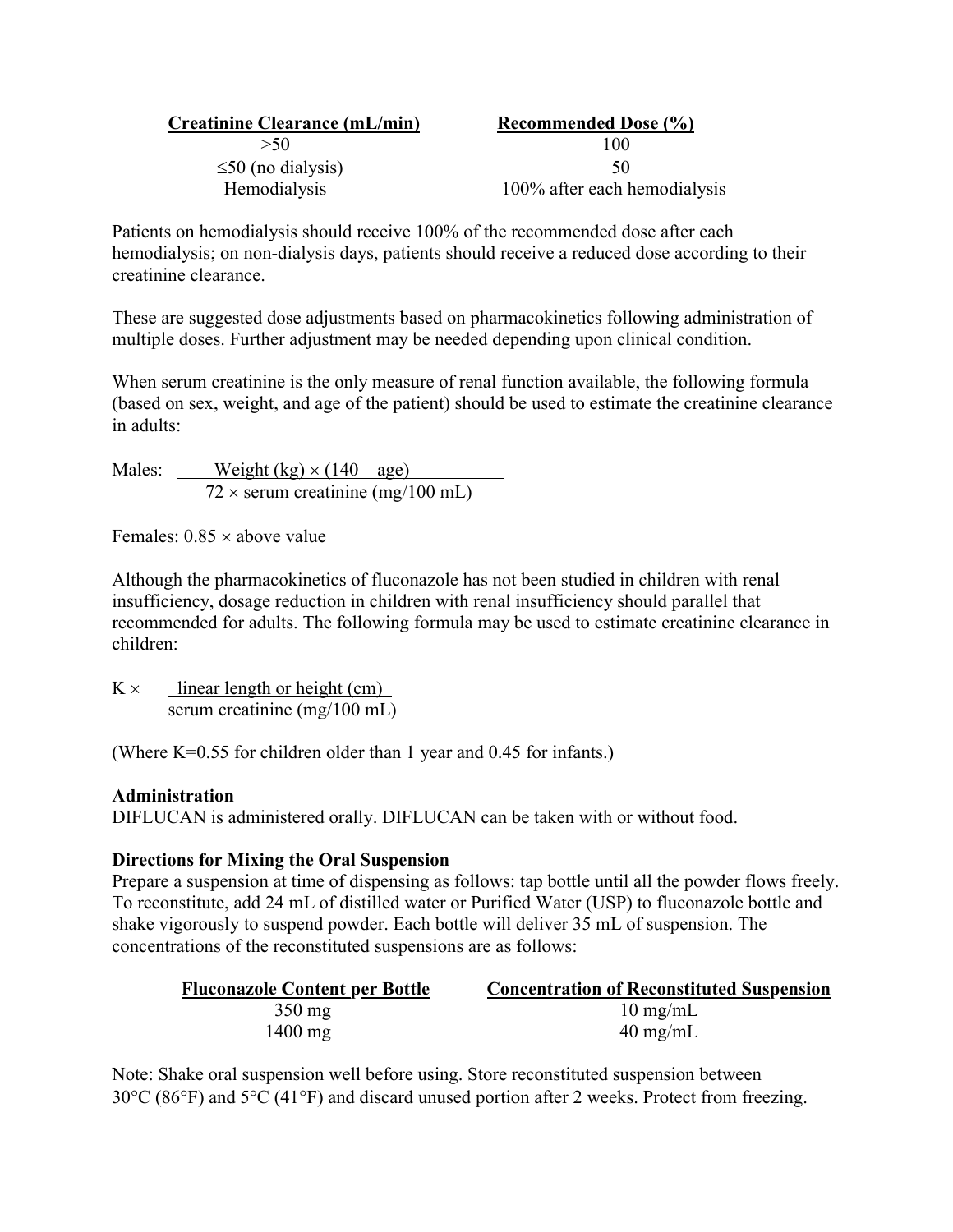#### **HOW SUPPLIED**

DIFLUCAN Tablets: Pink trapezoidal tablets containing 50, 100, or 200 mg of fluconazole are packaged in bottles or unit dose blisters. The 150 mg fluconazole tablets are pink and oval shaped, packaged in a single dose unit blister.

DIFLUCAN Tablets are supplied as follows:

DIFLUCAN 50 mg Tablets: Engraved with "DIFLUCAN" and "50" on the front and "ROERIG" on the back.

NDC 0049-3410-30 Bottles of 30

DIFLUCAN 100 mg Tablets: Engraved with "DIFLUCAN" and "100" on the front and "ROERIG" on the back.

| NDC 0049-3420-30 | Bottles of 30            |
|------------------|--------------------------|
| NDC 0049-3420-41 | Unit dose package of 100 |

DIFLUCAN 150 mg Tablets: Engraved with "DIFLUCAN" and "150" on the front and "ROERIG" on the back.

NDC 0049-3500-79 Unit dose package of 1

DIFLUCAN 200 mg Tablets: Engraved with "DIFLUCAN" and "200" on the front and "ROERIG" on the back.

| NDC 0049-3430-30 | Bottles of 30            |
|------------------|--------------------------|
| NDC 0049-3430-41 | Unit dose package of 100 |

**Storage:** Store tablets below 30°C (86°F).

DIFLUCAN for Oral Suspension: DIFLUCAN for Oral Suspension is supplied as an orange-flavored powder to provide 35 mL per bottle as follows:

| NDC 0049-3440-19 | Fluconazole 350 mg per bottle  |
|------------------|--------------------------------|
| NDC 0049-3450-19 | Fluconazole 1400 mg per bottle |

**Storage:** Store dry powder below 30°C (86°F). Store reconstituted suspension between  $30^{\circ}$ C (86 $^{\circ}$ F) and  $5^{\circ}$ C (41 $^{\circ}$ F) and discard unused portion after 2 weeks. Protect from freezing.

Distributed by

Roerig ızer Division of Pfizer Inc, NY, NY 10017

LAB-0099-30.0 Revised: 3/2022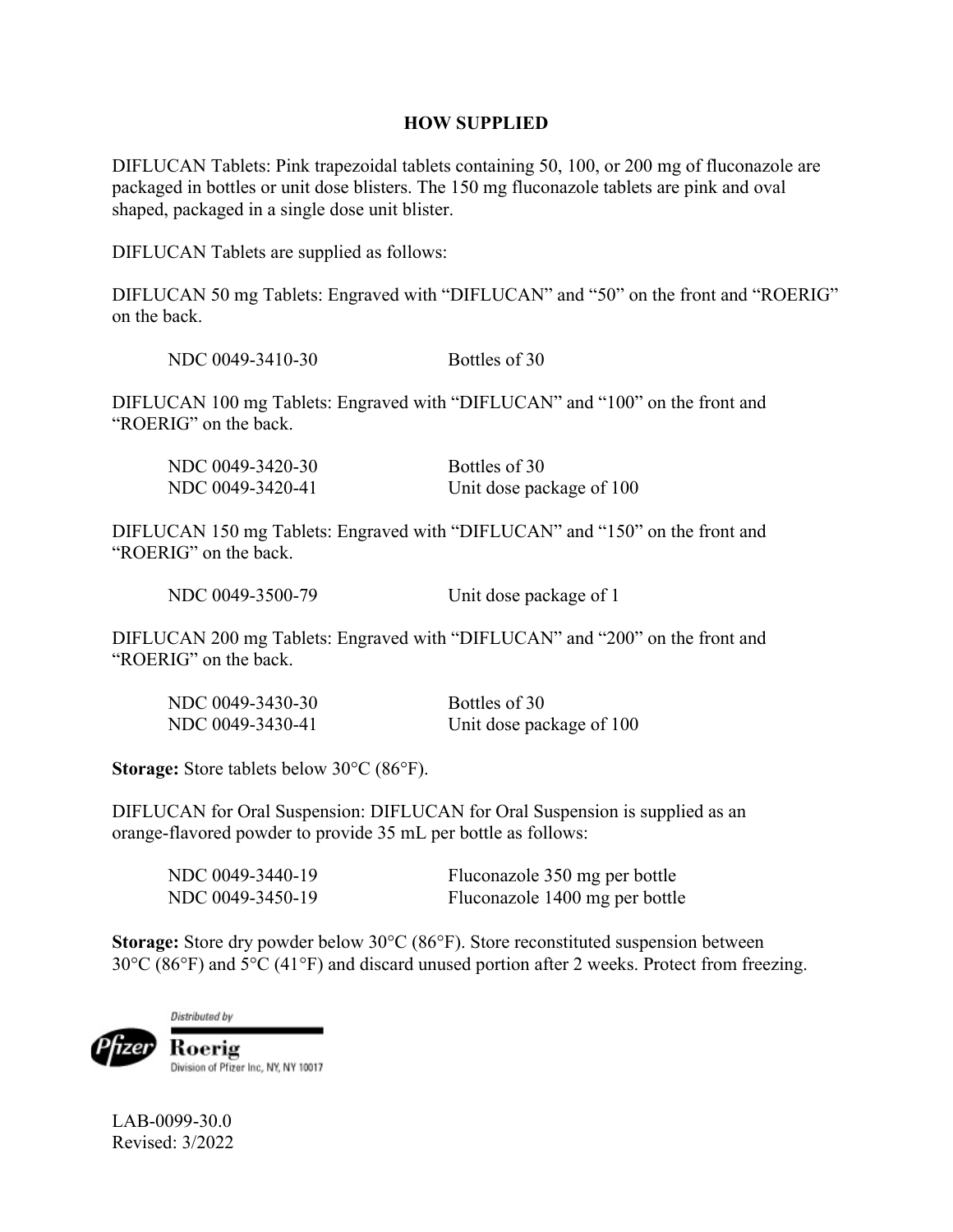#### **PATIENT INFORMATION DIFLUCAN<sup>®</sup>** (dye-FLEW-kan) (fluconazole) **Tablets**

This leaflet contains important information about DIFLUCAN. It is not meant to take the place of your healthcare provider's instructions. Read this information carefully before you take DIFLUCAN. Ask your healthcare provider if you do not understand any of this information or if you want to know more about DIFLUCAN.

#### **What is DIFLUCAN?**

DIFLUCAN is a prescription medicine used to treat vaginal yeast infections caused by a yeast called Candida. DIFLUCAN helps stop too much yeast from growing in the vagina so the yeast infection goes away.

DIFLUCAN is different from other treatments for vaginal yeast infections because it is a tablet taken by mouth. DIFLUCAN is also used for other conditions. However, this leaflet is only about using DIFLUCAN for vaginal yeast infections. For information about using DIFLUCAN for other reasons, ask your healthcare provider. See the section of this leaflet for information about vaginal yeast infections.

#### **What is a vaginal yeast infection?**

It is normal for a certain amount of yeast to be found in the vagina. Sometimes too much yeast starts to grow in the vagina and this can cause a yeast infection. Vaginal yeast infections are common. About three out of every four adult women will have at least one vaginal yeast infection during their life.

Some medicines and medical conditions can increase your chance of getting a yeast infection. If you are pregnant, have diabetes, use birth control pills, or take antibiotics you may get yeast infections more often than other women. Personal hygiene and certain types of clothing may increase your chances of getting a yeast infection. Ask your healthcare provider for tips on what you can do to help prevent vaginal yeast infections.

If you get a vaginal yeast infection, you may have any of the following symptoms:

- itching
- a burning feeling when you urinate
- redness
- soreness
- a thick white vaginal discharge that looks like cottage cheese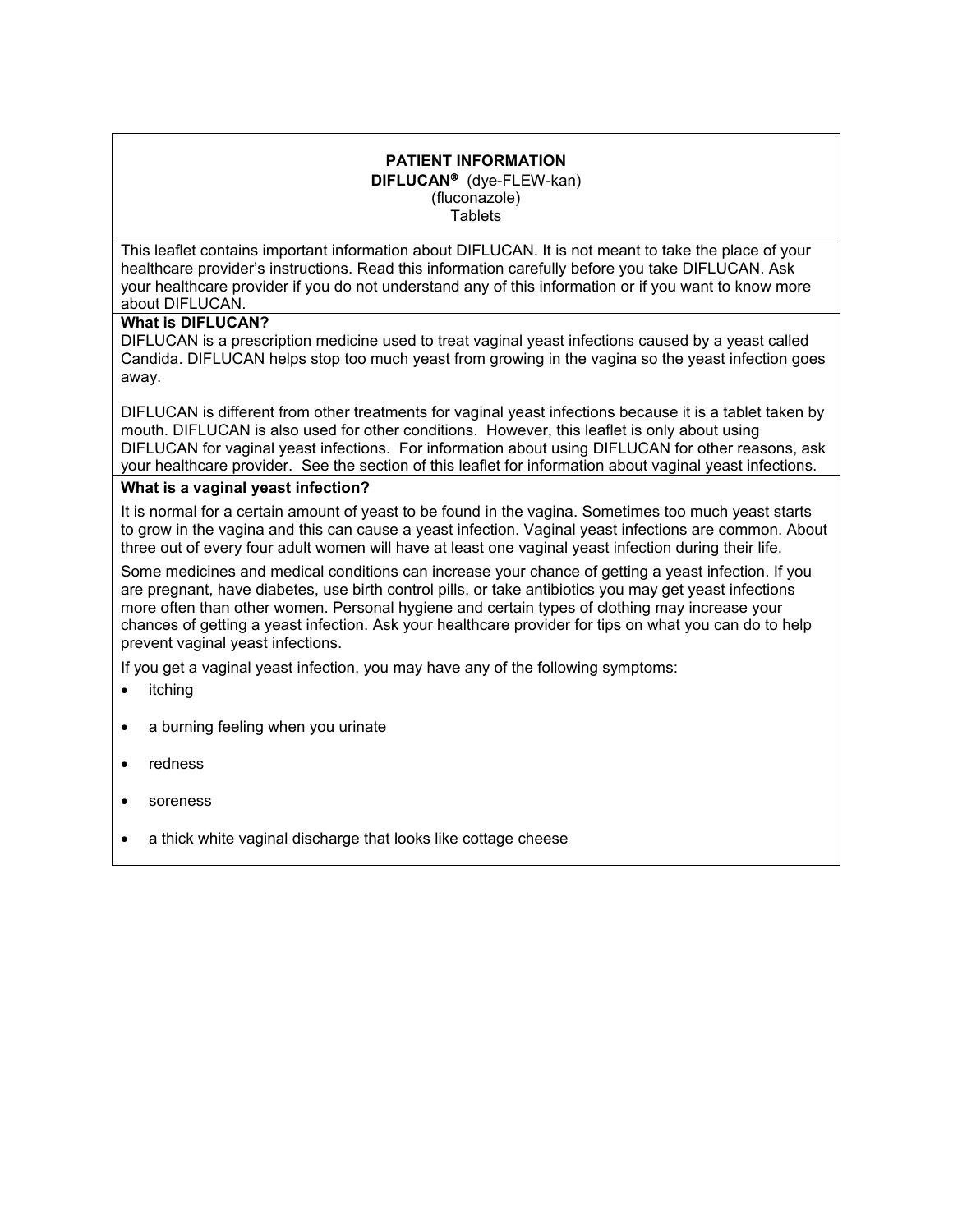#### **Do not take DIFLUCAN if you**.

- take the following medicines:
	- o quinidine
	- o erythromycin
	- o pimozide
	- $\circ$  are allergic to fluconazole, the active ingredient in DIFLUCAN, or any of the ingredients in DIFLUCAN. See the end of this Patient Information leaflet for a complete list of ingredients in DIFLUCAN.

#### **Before you take DIFLUCAN, tell your healthcare provider about all of your medical conditions, if you:**

- have liver problems
- have kidney problems
- have heart problems including heart arrythmias
- have hypokalemia (low potassium)
- are pregnant or plan to become pregnant. Tell your healthcare provider right away if you become pregnant while taking DIFLUCAN. You and your healthcare provider will decide if DIFLUCAN is right for you. If you may become pregnant you should use a birth-control (contraceptive) method while taking DIFLUCAN and for 1 week after your final dose.
- are breastfeeding or plan to breastfeed. DIFLUCAN can pass into your breastmilk. Talk to your healthcare provider about the best way to feed your baby while you are taking DIFLUCAN.

**Before you start taking DIFLUCAN, tell your healthcare provider about all the medicines you take,** including prescription and over-the-counter medicines, vitamins, and herbal supplements. Especially tell your healthcare provider if you take:

- diabetes medicines such as glyburide, tolbutamide, glipizide
- blood pressure medicines like hydrochlorothiazide, losartan, amlodipine, verapamil, nifedipine or felodipine
- blood thinners such as warfarin
- cyclosporine, tacrolimus or sirolimus (used to prevent rejection of organ transplants)
- rifampin or rifabutin for tuberculosis
- phenytoin or carbamazepine to control seizures
- theophylline to control asthma
- quinidine (used to correct disturbances in heart rhythm)
- amiodarone (used for treating uneven heartbeats 'arrhythmias')
- amitriptyline or nortriptyline for depression
- pimozide for psychiatric illness
- amphotericin B or voriconazole for fungal infections
- erythromycin for bacterial infections
- olaparib, cyclophosphamide or vinca alkaloids such as vincristine or vinblastine for treatment of cancer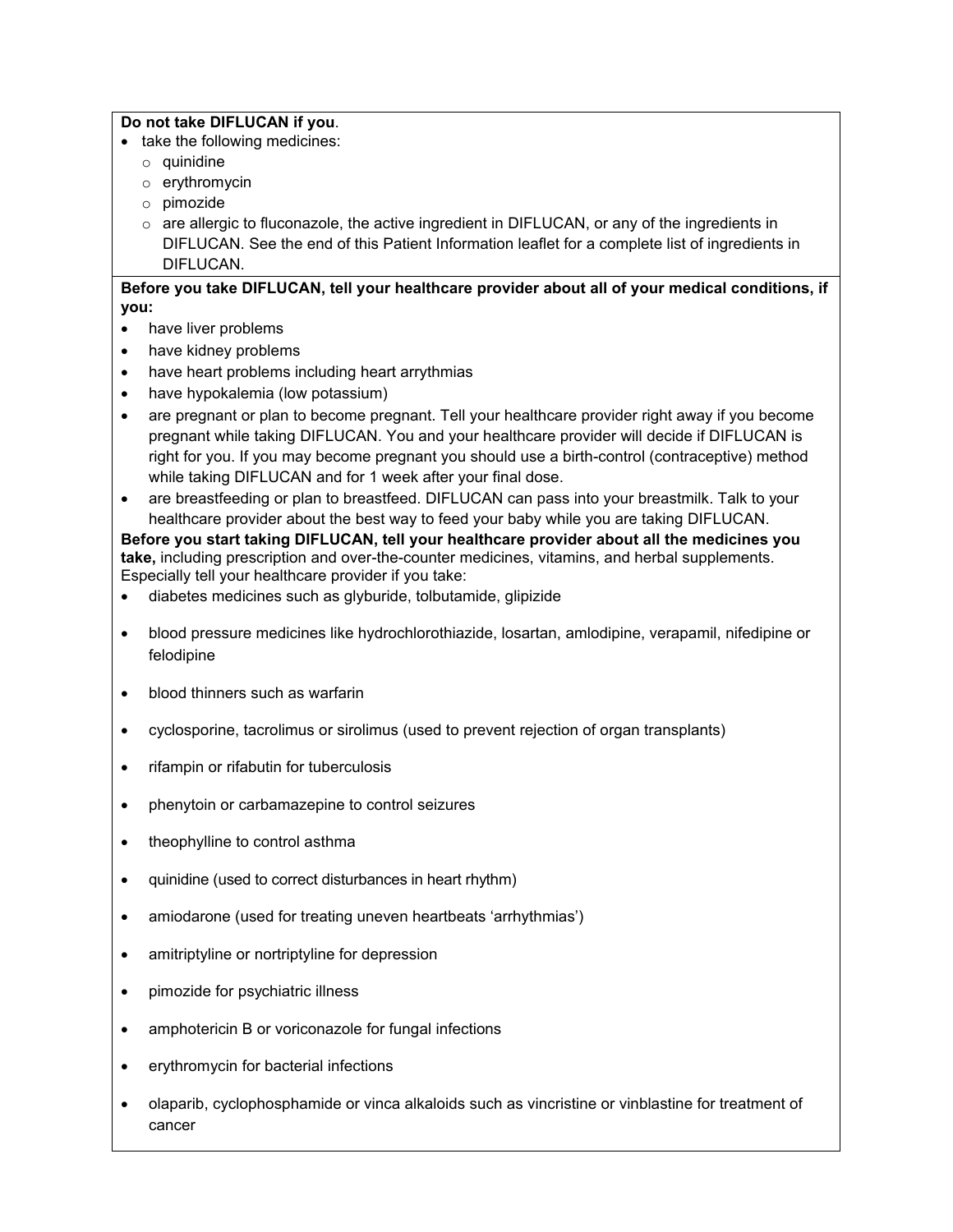- fentanyl, alfentanil or methadone for chronic pain
- ibrutinib used for treating blood cancer
- ivacaftor or ivacaftor combinations, such as tezacaftor/ivacaftor and ivacaftor/tezacaftor/elexacaftor, used to treat cystic fibrosis
- lurasidone used to treat schizophrenia or depression
- lemborexant, used for the treatment of insomnia
- lipid lowering drugs such as atorvastatin, simvastatin, and fluvastatin
- non-steroidal anti-inflammatory drugs including celecoxib, ibuprofen, and naproxen
- prednisone, a steroid used to treat skin, gastrointestinal, hematological or respiratory disorders
- antiviral medications used to treat HIV like saquinavir or zidovudine
- tofacitinib for rheumatoid arthritis
- vitamin A nutritional supplement
- tolvaptan used to treat hyponatremia (low levels of sodium in your blood) or to slow kidney function decline

Since there are many brand names for these medicines, check with your healthcare provider or pharmacist if you have any questions.

#### **How should I take DIFLUCAN?**

- Take DIFLUCAN exactly as your healthcare provider tells you to.
- Take DIFLUCAN by mouth with or without food.
- If you take too much DIFLUCAN, call your healthcare provider or go to the nearest emergency room right away.

# **What should I avoid while taking DIFLUCAN?**

DIFLUCAN can cause dizziness and seizures. Do not drive or operate machinery until you know how DIFLUCAN affects you.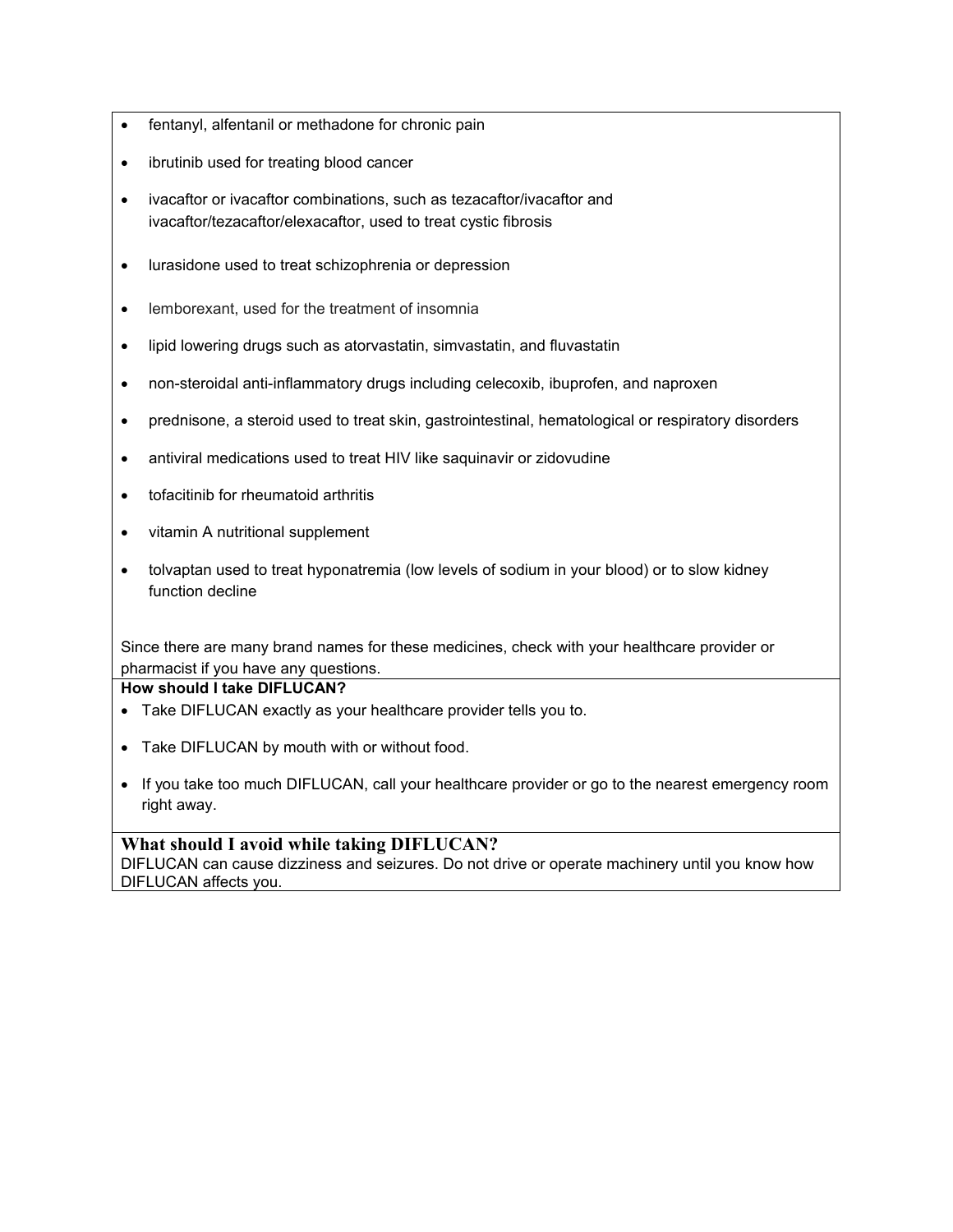|                                                                                                                                                                                                                                                                                                 | What are the possible side effects of DIFLUCAN?<br>DIFLUCAN may cause serious side effects including:                                                                                       |          |                                                     |                         |                         |                  |          |                        |
|-------------------------------------------------------------------------------------------------------------------------------------------------------------------------------------------------------------------------------------------------------------------------------------------------|---------------------------------------------------------------------------------------------------------------------------------------------------------------------------------------------|----------|-----------------------------------------------------|-------------------------|-------------------------|------------------|----------|------------------------|
| serious liver problems. Some people with serious medical problems have developed serious liver                                                                                                                                                                                                  |                                                                                                                                                                                             |          |                                                     |                         |                         |                  |          |                        |
|                                                                                                                                                                                                                                                                                                 | problems that became life-threatening or caused death while taking DIFLUCAN. Sometimes these<br>liver problems can be reversed when you stop taking DIFLUCAN. Tell your healthcare provider |          |                                                     |                         |                         |                  |          |                        |
| right away if you have symptoms of serious liver problems including:                                                                                                                                                                                                                            |                                                                                                                                                                                             |          |                                                     |                         |                         |                  |          |                        |
| $\circ$                                                                                                                                                                                                                                                                                         | dark colored urine                                                                                                                                                                          |          |                                                     | $\circ$                 | light-colored<br>stools |                  | $\circ$  | vomiting               |
| $\circ$                                                                                                                                                                                                                                                                                         | severe skin itching                                                                                                                                                                         |          |                                                     | $\circ$                 | tiredness               |                  | $\circ$  | loss of appetite       |
| yellowing of the skin and eyes<br>$\circ$<br>(jaundice)                                                                                                                                                                                                                                         |                                                                                                                                                                                             |          |                                                     |                         |                         |                  |          |                        |
| serious allergic reactions: Serious allergic reactions (anaphylaxis) have happened while taking<br>DIFLUCAN. Stop taking DIFLUCAN, call your healthcare provider or go to the nearest hospital<br>emergency room right away if you get any signs or symptoms of an allergic reaction including: |                                                                                                                                                                                             |          |                                                     |                         |                         |                  |          |                        |
| breath                                                                                                                                                                                                                                                                                          | $\circ$ shortness of                                                                                                                                                                        | $\circ$  | coughing                                            |                         |                         | $\circ$          | wheezing |                        |
| fever<br>$\circ$                                                                                                                                                                                                                                                                                |                                                                                                                                                                                             | $\circ$  | skin rash, hives, blisters or skin<br>peeling       |                         |                         | $\circ$          | or ears  | throbbing of the heart |
| $\circ$<br>eyelids                                                                                                                                                                                                                                                                              | swelling of the                                                                                                                                                                             | $\circ$  | face, mouth, neck, or any other part<br>of the body |                         |                         | $\circ$          | chills   |                        |
| serious skin problems. Some people with serious medical problems have developed serious skin<br>problems that have caused death while taking DIFLUCAN. Tell your healthcare provider right away<br>if you develop a rash while taking DIFLUCAN.                                                 |                                                                                                                                                                                             |          |                                                     |                         |                         |                  |          |                        |
| The most common side effects of DIFLUCAN include:                                                                                                                                                                                                                                               |                                                                                                                                                                                             |          |                                                     |                         |                         |                  |          |                        |
| е                                                                                                                                                                                                                                                                                               | headach                                                                                                                                                                                     | diarrhea | $\bullet$                                           | nausea or upset stomach |                         |                  |          |                        |
| changes in the way food tastes<br>dizziness<br>stomac<br>h pain                                                                                                                                                                                                                                 |                                                                                                                                                                                             |          |                                                     |                         |                         |                  |          |                        |
| Other side effects include:<br>adrenal insufficiency: Some people who have taken DIFLUCAN developed adrenal insufficiency<br>that was reversible. Tell your healthcare provider right away if you have symptoms of adrenal<br>insufficiency including:                                          |                                                                                                                                                                                             |          |                                                     |                         |                         |                  |          |                        |
| $\circ$                                                                                                                                                                                                                                                                                         | long lasting fatigue                                                                                                                                                                        |          | $\circ$                                             | muscle weakness         | $\circ$                 | loss of appetite |          |                        |
| $\circ$                                                                                                                                                                                                                                                                                         | weight loss                                                                                                                                                                                 |          | $\circ$                                             | stomach pain            | $\circ$                 | dizziness        |          |                        |
| $\circ$                                                                                                                                                                                                                                                                                         | nausea                                                                                                                                                                                      |          | $\circ$                                             | vomiting                |                         |                  |          |                        |
|                                                                                                                                                                                                                                                                                                 | dizziness or seizures.                                                                                                                                                                      |          |                                                     |                         |                         |                  |          |                        |

These are not all the possible side effects of DIFLUCAN.